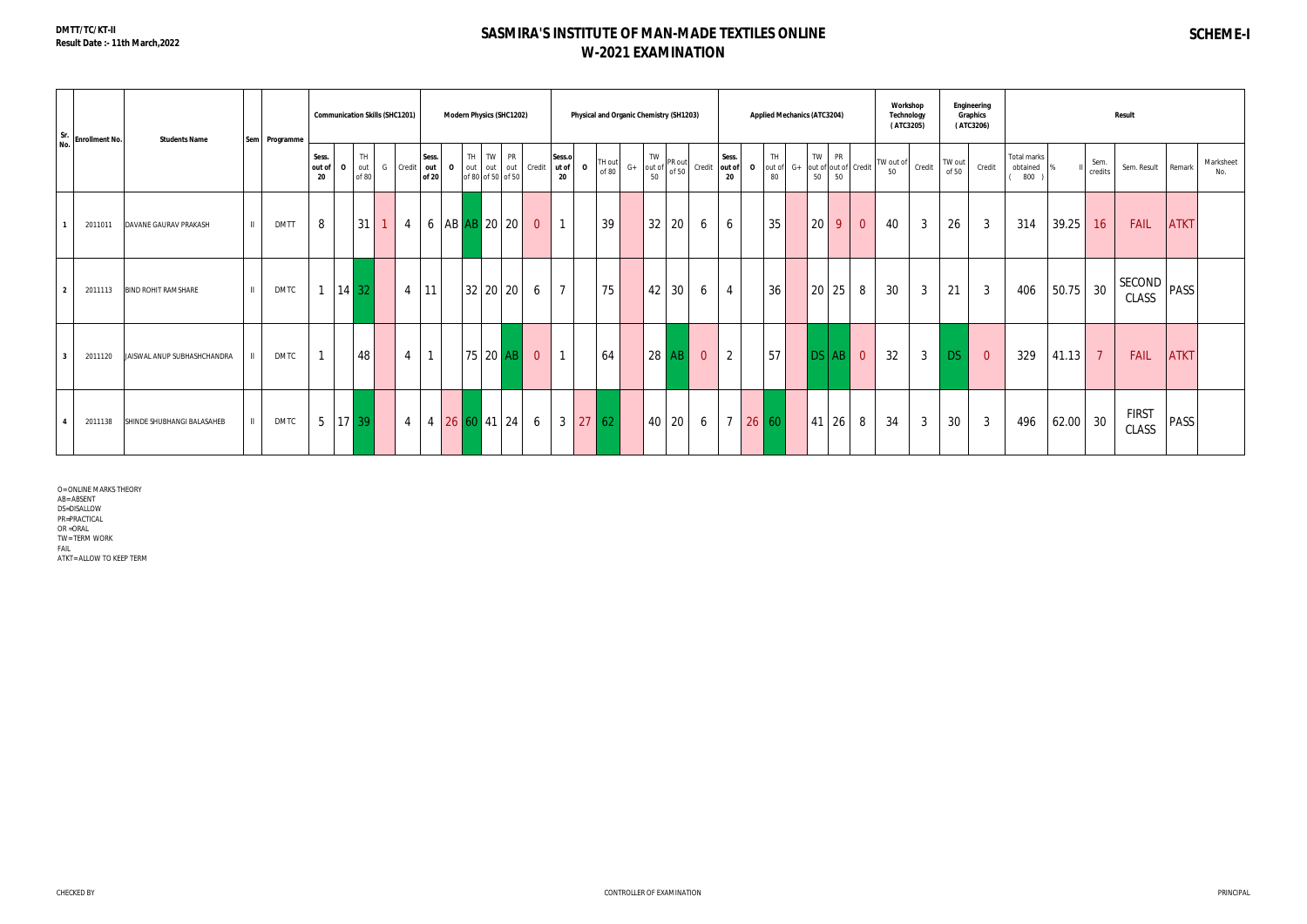# **DMTT/DMTC/DKT - I Date of Result:- 11th March,2022**

## **SASMIRA'S INSTITUTE OF MAN-MADE TEXTILES ONLINE W-2021 EXAMINATION**

|                              |                                 |               |                       |                             |    | <b>English Communication (SHC141101)</b> |               |                                            |              |      | Basic Physics (SHC141102) |                                            |        | Basic Chemistry (SHC141103) |  |                                                                                                                                                                                                                                                                                                                                                                                               |  | <b>Basic Mathematics (SHC141104)</b>                                  |              |                 | Soft Skills (SHC141105)      | Development of Generic and |                 | <b>Workshop Technology</b><br>(SHC141106) |    | <b>Eductional Visit</b><br>(SHC141107) |                | <b>Web Based</b><br><b>Presentation-I</b><br>(ATN143108) |                             |          |                 | Result |             |             |                  |
|------------------------------|---------------------------------|---------------|-----------------------|-----------------------------|----|------------------------------------------|---------------|--------------------------------------------|--------------|------|---------------------------|--------------------------------------------|--------|-----------------------------|--|-----------------------------------------------------------------------------------------------------------------------------------------------------------------------------------------------------------------------------------------------------------------------------------------------------------------------------------------------------------------------------------------------|--|-----------------------------------------------------------------------|--------------|-----------------|------------------------------|----------------------------|-----------------|-------------------------------------------|----|----------------------------------------|----------------|----------------------------------------------------------|-----------------------------|----------|-----------------|--------|-------------|-------------|------------------|
| Sr. Enrollment<br>No.<br>No. | <b>Students Name</b>            | sem Programme | Sess.<br>out<br>of 20 | TH<br>$\frac{1}{100}$ or 80 | G+ | TW OR                                    |               | Sess.<br>out out Credit out<br>of 50 of 50 | $\mathbf{o}$ | TH I | TW PR                     | out $G+$ out of 50 out Credit <b>ut of</b> | Sess.o | TH out<br>$\Omega$<br>of 80 |  | $G+$ TW PR out $G+$ Sess.<br>$G+$ out of $\begin{array}{ c c c c }\n\hline\n\text{S} & \text{S} & \text{S} & \text{S} \\ \hline\n\text{S} & \text{S} & \text{S} & \text{S} \\ \hline\n\text{S} & \text{S} & \text{S} & \text{S} \\ \hline\n\text{S} & \text{S} & \text{S} & \text{S} \\ \hline\n\text{S} & \text{S} & \text{S} & \text{S} \\ \hline\n\text{S} & \text{S} & \text{S} & \text{$ |  | TH.<br><b>0</b> out $G+$ out $\overline{G}$ out $\overline{G}$ credit | TW           |                 | TW out OR out<br>of 50 of 50 | Credit                     | TW out of<br>50 | Credit                                    |    | TW out PR out<br>of 50 of 50           | Credit         | Grade                                                    | Marks<br>obtained<br>(1000) | %        | Sem.<br>credits |        | Sem. Result | Remark      | Marksheet<br>No. |
|                              | 2014029 GUPTA NILESH VIRENDRA   | <b>DMTT</b>   | 9                     |                             |    |                                          |               |                                            |              |      |                           |                                            |        | 20 AB 7 3 AB AB             |  |                                                                                                                                                                                                                                                                                                                                                                                               |  |                                                                       | DS 4         | 30 <sup>°</sup> | $\frac{28}{2}$               | $\overline{3}$             | 40              | $\overline{3}$                            | 22 | AB                                     | $\overline{2}$ | $\mathcal{C}$                                            | 296                         | 29.60 23 |                 |        | <b>FAIL</b> | <b>ATKT</b> |                  |
|                              | 2 2015030 GHARAT OMKAR RAVINDRA | DMTT EX       |                       | EX <sup>1</sup>             |    |                                          | $EX$ $EX$ 4 2 |                                            |              | 41   |                           | 33 29 7 1                                  |        | 48                          |  | 20 21 7 14                                                                                                                                                                                                                                                                                                                                                                                    |  | 44                                                                    | $35 \quad 4$ |                 | $22 \mid 23 \mid$            | 3 <sup>3</sup>             | 28              | $\mathbf{3}$                              | 23 | 25                                     | 2              | D                                                        | 409                         | 40.90 30 |                 |        | PASS        | PASS        |                  |
|                              | 3 2017043 GULAM ZILANI SHAIKH   | DMTT EX       |                       | EX                          |    |                                          |               | $ EX EX $ 4   13                           |              | 47   |                           | 35 36 7 12                                 |        | 31                          |  | $1 \mid 23 \mid 26 \mid 7 \mid 11 \mid$                                                                                                                                                                                                                                                                                                                                                       |  | 80                                                                    |              |                 | 47 4 26 24                   | 3 <sup>1</sup>             | 22              | 3                                         | 24 | 25                                     | 2              | D                                                        | 483                         | 48.30 30 |                 |        | PASS        | PASS        |                  |

O= ONLINE MARKS THEORY<br>AB= ABSENT<br>DS=DISALLOW<br>PR=PRACTICAL<br>PR=PRACTICAL<br>OR = TERM WORK<br>TIKT= ALLOW TO KEEP TERM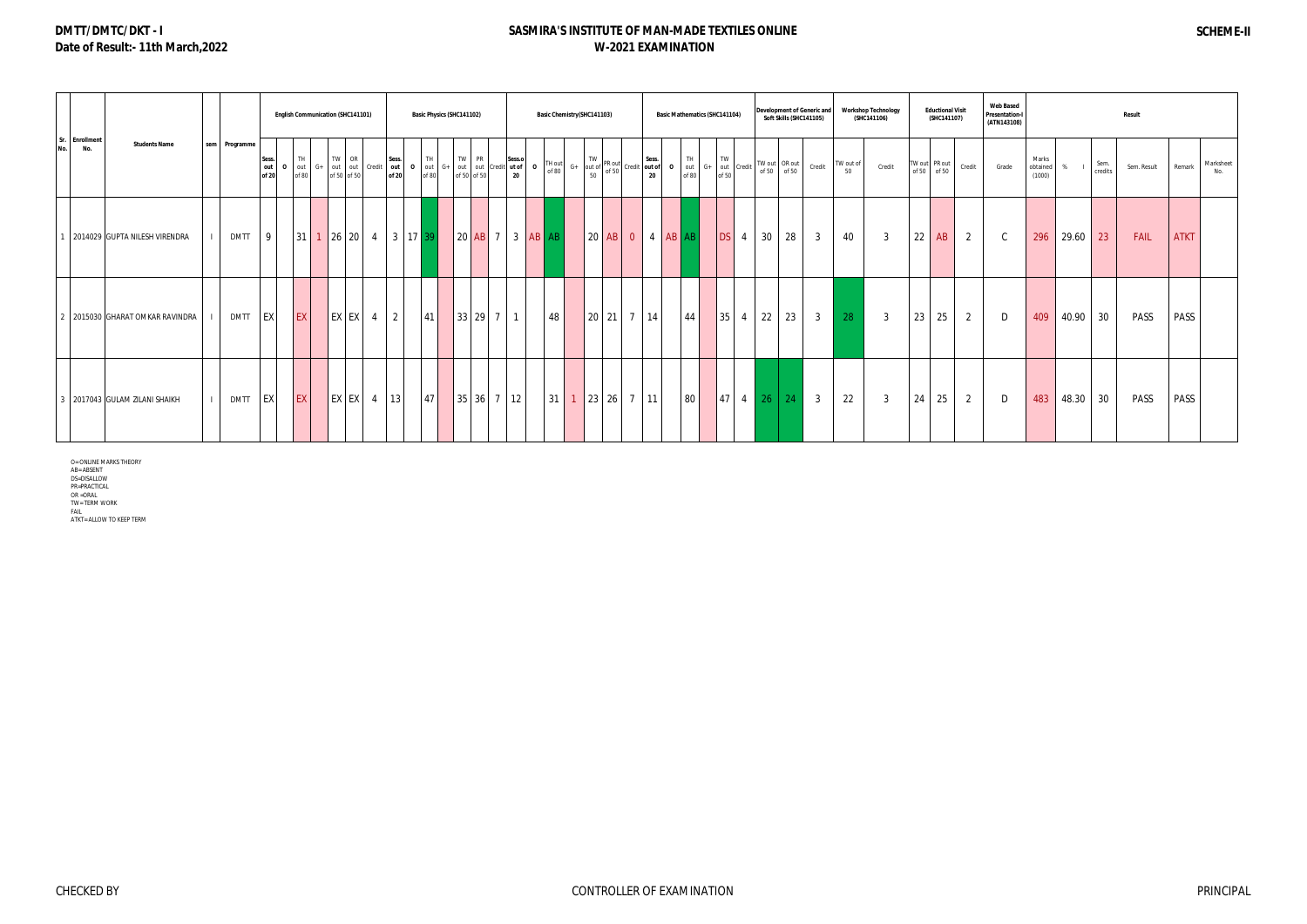#### **DMTT/TC/KT-I Result Date :- 11th March,2022 SASMIRA'S INSTITUTE OF MAN-MADE TEXTILES ONLINE EXAMINATION W-2021 SCHEME-III**

| Sr.No.         | Enrollment<br>No | <b>Students Name</b>                     | Sem | Programm    |                           |          | English (SHC181101) |                 |                |                                                      |                 | Physics (SHC181102) |                           |              |                           |              | Chemistry (SHC181103) |    |                         |                |                           |          |                 | Textile Fibres (CTC182104) |                 |                                     | Mathematics (SHC181105)        |                     |                  | Workshop<br>Technology<br>(SHC181106) |     | <b>Textile Industrial Visit-I</b><br>(ATC183107) |                |                                      |           |                 | Result           |             |           |
|----------------|------------------|------------------------------------------|-----|-------------|---------------------------|----------|---------------------|-----------------|----------------|------------------------------------------------------|-----------------|---------------------|---------------------------|--------------|---------------------------|--------------|-----------------------|----|-------------------------|----------------|---------------------------|----------|-----------------|----------------------------|-----------------|-------------------------------------|--------------------------------|---------------------|------------------|---------------------------------------|-----|--------------------------------------------------|----------------|--------------------------------------|-----------|-----------------|------------------|-------------|-----------|
|                |                  |                                          |     |             | Avg.<br>Sess.out<br>of 20 | $\Omega$ | TH out of<br>80     | TW out of<br>50 | Credit         | Avg.<br>Sess.out<br>$\overline{\mathbf{0}}$<br>of 20 | FH out of<br>80 | $G+$                | TW out of PR out of<br>50 | Credit<br>50 | Avg.<br>Sess.out<br>of 20 | $\mathbf{0}$ | FH out of<br>80       | 50 | Wout of PR out of<br>50 | Credit         | Avg.<br>Sess.out<br>of 20 | $\Omega$ | TH out of<br>80 | $G+$                       | TW out of<br>50 | Avg.<br>Credit<br>Sess.out<br>of 20 | H out of<br>$\mathbf{o}$<br>80 | G<br>Credit         | TW out of<br>100 | Credit                                | 50  | TW out of PR out of<br>50                        | Credit         | Total<br>marks<br>obtained<br>(1000) |           | Sem.<br>credits | Sem. Result      | Remark      | Marksheet |
| $\overline{1}$ | 2018016          | SHARMA GOODLUCK<br><b>RAJENDRA</b>       |     | <b>DMTT</b> | EX                        |          | EX                  | EX              |                | EX                                                   | EX              |                     | EX                        | EX<br>6      | EX                        |              | EX                    | EX | EX                      | 6              | 6                         |          | 80              | $\overline{3}$             | 30              | EX<br>5                             | EX                             | - 5                 | 49               | $\overline{2}$                        | 28  | 22                                               | 2              | 218                                  | 21.80     | 30              | PASS             | <b>PASS</b> |           |
| $\overline{2}$ | 2018024 SANTOSH  | BHARDWAJ<br>RADHESHYAM                   |     | <b>DMTT</b> | 9                         |          | 44                  | DS.             | $\overline{0}$ | 12                                                   | 31              |                     | 36                        | 21<br>6      | 11                        |              | 33                    | 20 | 20                      | 6              | 10                        |          | 72              |                            | 38              | 5<br>12                             | 67                             | - 5                 | 50               | $\overline{2}$                        | DS: | 22                                               | $\overline{0}$ | 509                                  | 50.90     | 24              | <b>FAIL</b>      | <b>ATKT</b> |           |
|                | 3 2019006        | NISHAD RITESH<br>RAJESH                  |     | <b>DMTT</b> | EX                        |          | EX                  | EX              |                | EX                                                   | EX              |                     | EX                        | EX           | EX                        |              | EX                    | EX | EX                      | 6              | 13                        |          | 67              |                            | 28              | EX<br>5                             | EX                             | 5                   | 52 <sub>2</sub>  | $\overline{2}$                        | 28  | 26                                               | $\overline{2}$ | 214                                  | 21.40     | 30              | PASS             | <b>PASS</b> |           |
|                |                  | <b>GIRI PRAMOD</b><br>$4$ 2018141 DEVAND |     | <b>DMTC</b> | 8                         |          | 38                  | 24              | $\overline{4}$ | 11                                                   | 29              | $\overline{3}$      | 40                        | 34<br>6      | 11                        |              | 80                    | 21 |                         | 6              | 13                        |          | 29              | $3\overline{3}$            | 38              | 5<br>8                              | 37                             | 5                   | 66               | 2                                     | 24  | 24                                               | 2              |                                      | 566 56.60 |                 | 30 COND CLA PASS |             |           |
|                | 5 2018152        | <b>ARIKH ANKIT</b><br>SHRAWAN            |     | <b>DMTC</b> | 16                        |          | 44                  | 20              |                | 12                                                   | 77              |                     | 36                        | 20<br>6      | 10 <sup>°</sup>           |              | 80                    | 24 | AB                      | $\overline{0}$ | 8                         |          | 77              |                            | 37              | $5\overline{)}$<br>6                | 80                             | 5                   | 56               | 2                                     | 28  | 12                                               | 2              |                                      | 643 64.30 | 24              | FAIL             | <b>ATKT</b> |           |
|                | 6 2018159        | SOHAIB SHAIKH<br><b>RASHID</b>           |     | <b>DMTC</b> | 15                        |          | 44                  | 25              |                | 17<br>13                                             | 39              |                     | 38                        | 36<br>6      | 9                         |              | 41                    | 21 | 22                      | 6              | 10                        |          | 59              |                            | 37              | 5<br>$\overline{3}$                 | 35                             | $\overline{2}$<br>5 | 47               | $\overline{2}$                        | 23  | 20                                               | 2              |                                      | 539 53.90 |                 | 30 COND CLA PASS |             |           |
|                | 7 2018160        | <b>SINGH RAHUL</b><br><b>LOANAN</b>      |     | <b>DMTC</b> | 8                         | 12       | 28                  | <b>DS</b>       | $\Omega$       | 16<br>$\overline{7}$                                 |                 |                     | 38                        | 21<br>6      | 8                         | 21           | 48                    | 20 | 22                      | 6              |                           | 28       | 64              |                            | 36              | 5<br>$5\overline{)}$                | 18<br>42                       | - 5                 | 46               | 2                                     | 21  | 21                                               | 2              |                                      | 479 47.90 | 26              | FAIL             | <b>ATKT</b> |           |
|                | 8 2019111        | SOLANKI JITENDRA<br><b>SINGH</b>         |     | <b>DMTC</b> | EX                        |          | EX                  | EX              |                | EX                                                   | EX              |                     | EX                        | EX<br>6      | EX                        |              | EX                    | EX | EX                      | 6              | 5                         | 34       | 78              |                            | 25              | EX<br>5                             | EX                             | 5                   | 45               | 2                                     | 25  | 22                                               | 2              | 200                                  | 20.00     | 30              | PASS             | <b>PASS</b> |           |
|                | 9 2018201        | HANUSHALI KARAN<br><b>IARESH</b>         |     | <b>DKT</b>  | EX                        |          | EX                  | EX              |                | EX                                                   | EX              |                     | EX                        | EX<br>-6     | EX                        |              | EX                    | EX | EX                      | 6              | AB                        |          | 42              |                            | 30              | EX<br>5                             | EX                             | 5                   | 47               | 2                                     | 23  | 32                                               | 2              | 174                                  | 17.40     | 30              | PASS             | PASS        |           |
|                |                  | 10 2019212 SINGH SHIKHA                  |     | <b>DKT</b>  | 13                        |          | 54                  | 22              |                | 10 <sup>°</sup>                                      | 61              |                     | 35                        | 20<br>6      | 12                        |              | 69                    | 25 | 23                      | 6              | 12                        |          | 59              |                            | 20              | 5<br>8                              | 32                             | 5                   | <b>DS</b>        | $\overline{0}$                        | 20  | 22                                               | $\overline{2}$ |                                      | 517 51.70 | 28              | FAIL             | <b>ATKT</b> |           |

O= ONLINE MARKS THEORY<br>AB= ABSENT<br>DS=DISALLOW<br>PR=PRACTICAL<br>PR=PRACTICAL<br>OR =ORAL<br>TW= TERM WORK<br>ATKT= ALLOW TO KEEP TERM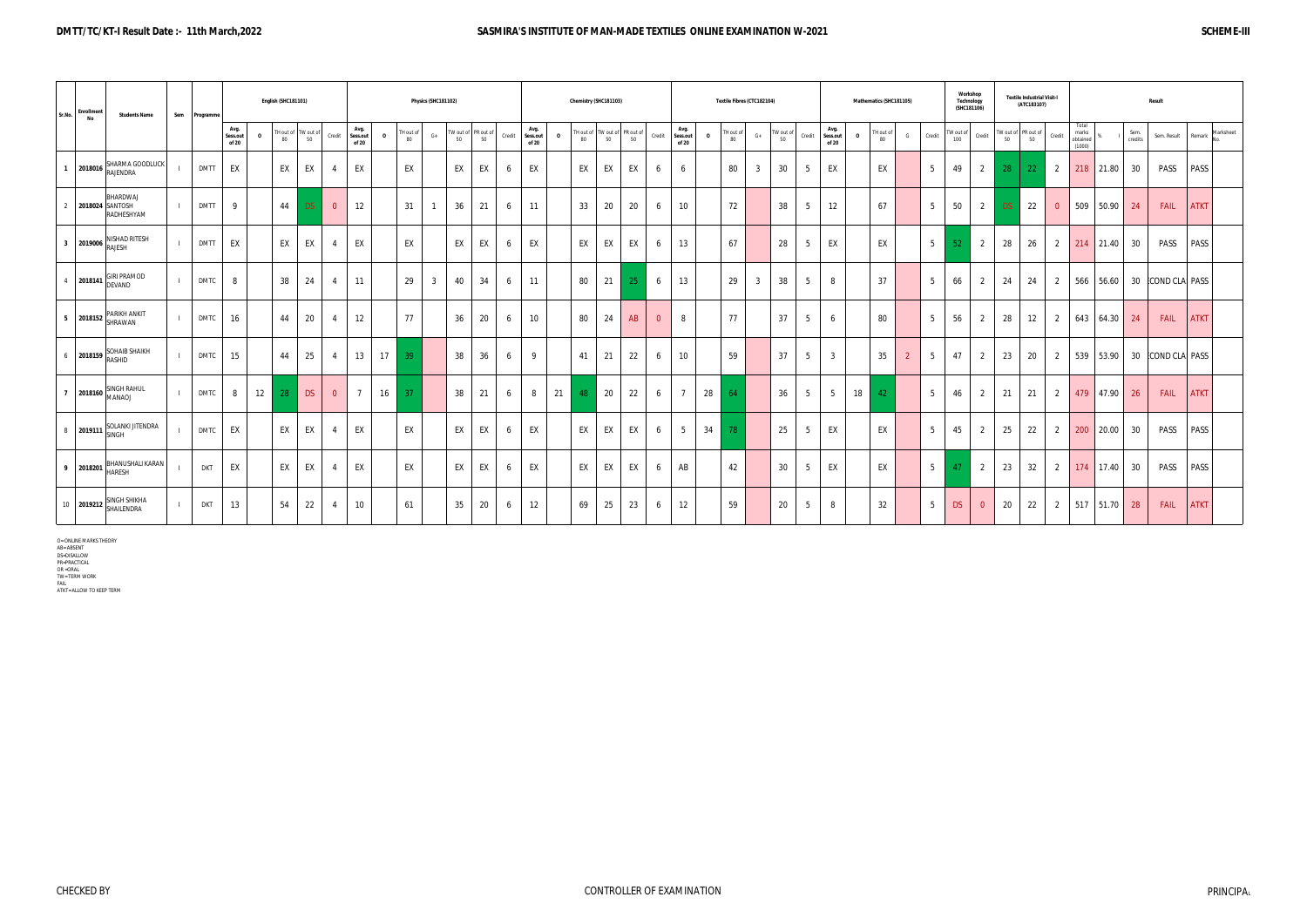# **SASMIRA'S INSTITUTE OF MAN-MADE TEXTILES ONLINE W-2021 EXAMINATION**

| Sr.<br>No. | <b>Enrollment No.</b> | <b>Students Name</b>        |              | Sem Programme |                       | <b>Communication Skills (SHC1201)</b> |                     |                |                                |           | <b>Modern Physics (SHC1202)</b>                     |                |                       | Physical and Organic Chemistry (SH1203) |                 |                                |                 |                |                       |              | <b>Applied Mechanics (ATC3204)</b> |      |          |                 |                      | Workshop<br>Technology<br>(ATC3205) |              |                 | Engineering<br><b>Graphics</b><br>(ATC3206) |                                |       |                 | <b>Result</b> |                        |             |                  |
|------------|-----------------------|-----------------------------|--------------|---------------|-----------------------|---------------------------------------|---------------------|----------------|--------------------------------|-----------|-----------------------------------------------------|----------------|-----------------------|-----------------------------------------|-----------------|--------------------------------|-----------------|----------------|-----------------------|--------------|------------------------------------|------|----------|-----------------|----------------------|-------------------------------------|--------------|-----------------|---------------------------------------------|--------------------------------|-------|-----------------|---------------|------------------------|-------------|------------------|
|            |                       |                             |              |               | Sess.<br>out of<br>20 | $\Omega$                              | TH.<br>out<br>of 80 |                | Sess.<br>G Credit out<br>of 20 | $\cdot$ 0 | TH TW PR<br>out out out Credit<br>of 80 of 50 of 50 |                | Sess.o<br>ut of<br>20 | $\Omega$                                | TH out<br>of 80 | <b>TW</b><br>$G+$ out of<br>50 | PR out<br>of 50 | Credit         | Sess.<br>out of<br>20 | $\mathbf{o}$ | <b>TH</b><br>out of<br>80          | $G+$ | TW<br>50 | <b>PR</b><br>50 | out of out of Credit | TW out of<br>50                     | Credit       | TW out<br>of 50 | Credit                                      | Total marks<br>obtained<br>800 |       | Sem.<br>credits |               | Sem. Result            | Remark      | Marksheet<br>No. |
|            | 2011011               | DAVANE GAURAV PRAKASH       | $\mathbf{H}$ | <b>DMTT</b>   | 8                     |                                       | 31                  | $\overline{4}$ | 6                              |           | AB AB 20 20                                         | $\overline{0}$ | $\mathbf{1}$          |                                         | 39              | 32                             | 20              | 6              | 6                     |              | 35                                 |      | 20       | 9               | $\overline{0}$       | 40                                  | $\mathbf{3}$ | 26              | $\mathbf{3}$                                | 314                            | 39.25 | 16              |               | FAIL                   | <b>ATKT</b> |                  |
|            | 2011113               | <b>BIND ROHIT RAMSHARE</b>  |              | <b>DMTC</b>   |                       | $14 \overline{32}$                    |                     |                | $4 \mid 11$                    |           | 32 20 20                                            | 6              | $7^{\circ}$           |                                         | 75              | 42                             | 30              | 6              | $\overline{4}$        |              | 36                                 |      | 20       | 25              | 8                    | 30                                  | $\mathbf{3}$ | 21              | $\mathbf{3}$                                | 406                            | 50.75 | 30              |               | <b>SECOND</b><br>CLASS | <b>PASS</b> |                  |
|            | 2011120               | JAISWAL ANUP SUBHASHCHANDRA |              | <b>DMTC</b>   |                       |                                       | 48                  | $\overline{4}$ | $\mathbf{1}$                   |           | $75$ 20 AB                                          | $\overline{0}$ | $\mathbf{1}$          |                                         | 64              | 28                             | AB              | $\overline{0}$ | $\overline{2}$        |              | 57                                 |      |          | $DSAB$ 0        |                      | 32                                  | $\mathbf{3}$ | <b>DS</b>       | $\overline{0}$                              | 329                            | 41.13 | $\overline{7}$  |               | FAIL                   | <b>ATKT</b> |                  |
|            | 2011138               | SHINDE SHUBHANGI BALASAHEB  |              | <b>DMTC</b>   | $5\overline{)}$       |                                       | $17 \overline{39}$  | $\overline{4}$ |                                |           | $4 \ 26 \ 60 \ 41 \ 24$                             | 6              | 3 <sup>1</sup>        | 27 62                                   |                 | 40                             | 20              | 6              | $\overline{7}$        | 26 60        |                                    |      | 41       | 26              | 8                    | 34                                  | $\mathbf{3}$ | 30              | $\mathbf{3}$                                | 522                            | 65.25 | 30              |               | <b>FIRST</b><br>CLASS  | PASS        |                  |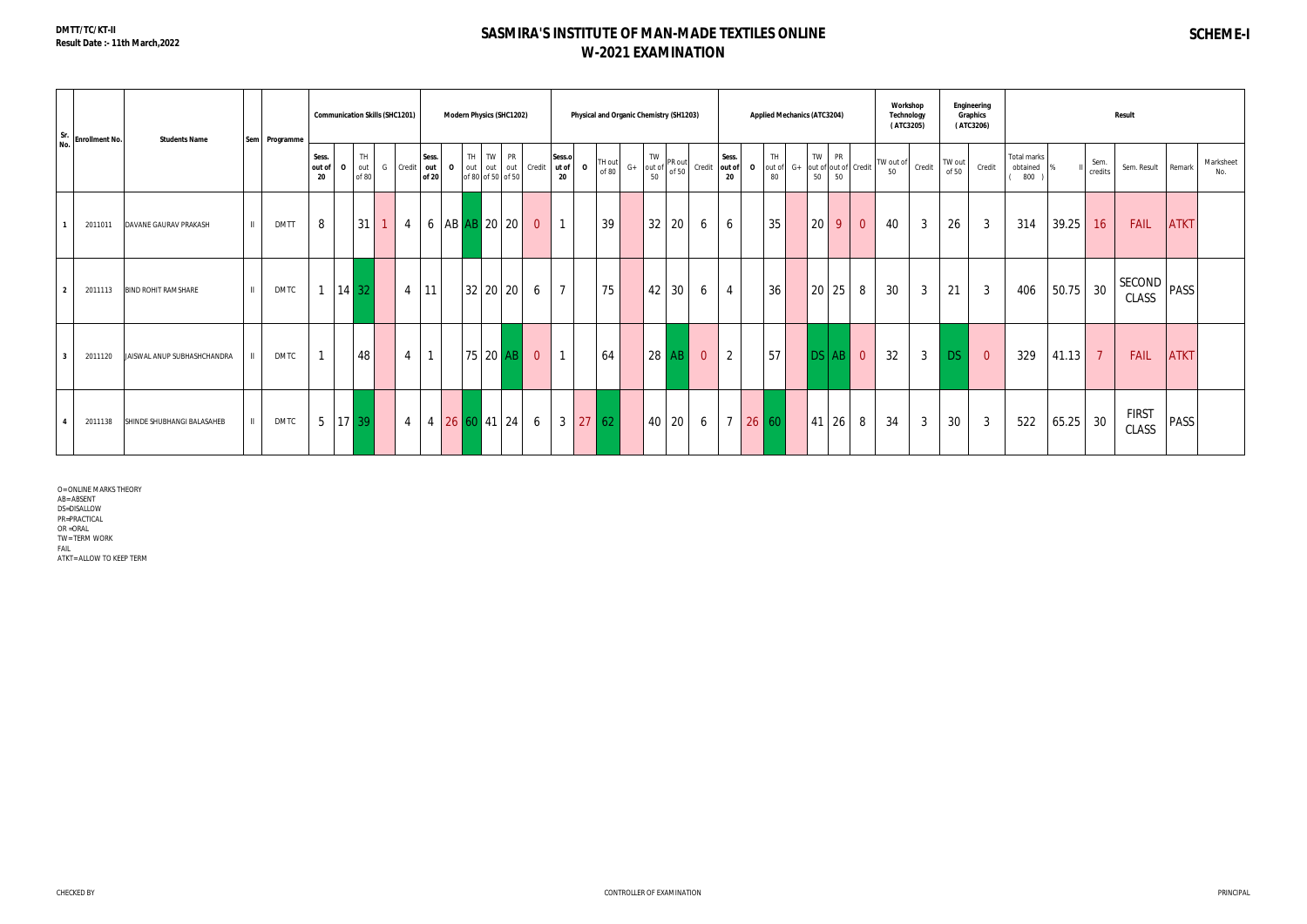# **SASMIRA'S INSTITUTE OF MAN-MADE TEXTILESONLINE W-2021 EXAMINATION**

|     | Sr. Enrollment | <b>Students Name</b>          | Sem I |             |                       |                 | (SHC141201) | <b>Advance English Communication</b>                                     |              |                |    | <b>Applied Physics (SHC141202)</b>                                                                                                                                                                                                         |        |              | Applied Chemistry (SHC141203)                                                                                                                                                                                                |  | <b>Applied Mathematics (SHC141204)</b> |                                          |                       |                         |    |               | <b>Applied Mechanics (SHC141205)</b> |                | <b>Introduction to Textile Fibres</b><br>(CTC142206) |                      |                                                 | Engineering<br>Graphics<br>(ATC143207) | <b>Web Based</b><br><b>Presentation-II</b><br>(ATN143208) |                             |       |                 | Result      |             |                  |
|-----|----------------|-------------------------------|-------|-------------|-----------------------|-----------------|-------------|--------------------------------------------------------------------------|--------------|----------------|----|--------------------------------------------------------------------------------------------------------------------------------------------------------------------------------------------------------------------------------------------|--------|--------------|------------------------------------------------------------------------------------------------------------------------------------------------------------------------------------------------------------------------------|--|----------------------------------------|------------------------------------------|-----------------------|-------------------------|----|---------------|--------------------------------------|----------------|------------------------------------------------------|----------------------|-------------------------------------------------|----------------------------------------|-----------------------------------------------------------|-----------------------------|-------|-----------------|-------------|-------------|------------------|
| No. | <b>No</b>      |                               |       | Programme   | Sess.<br>out<br>of 20 | TH out<br>of 80 | $G+$        | $\begin{array}{c c c c} \hline \end{array}$ TW out credit out l<br>of 50 |              | Sess.<br>of 20 | TH | TW PR<br><b>0</b> out of $\begin{bmatrix} 6+ \\ of 80 \end{bmatrix}$ out of $\begin{bmatrix} 6+ \\ of 50 \end{bmatrix}$ of $\begin{bmatrix} 6+ \\ of 50 \end{bmatrix}$ $\begin{bmatrix} 1 & 1 & 1 \\ 1 & 1 & 1 \\ 1 & 2 & 0 \end{bmatrix}$ | Sess.o | $\mathbf{o}$ | TW<br>$\left  \begin{array}{c} 1 \text{ of } 80 \\ 50 \end{array} \right $ of 50 $\left  \begin{array}{c} \text{PR out} \\ \text{ of } 50 \end{array} \right $ Credit $\left  \begin{array}{c} \text{O} \end{array} \right $ |  | Sess. out<br>of 20                     | TH TW<br>O out out of Credit<br>of 80 50 | Sess.o<br>ut of<br>20 | $\overline{\mathbf{0}}$ | 80 | TH TW<br>50   |                                      | Sess.o<br>20   | 80                                                   | TH <sub></sub>       | out of credit to the credit of the credit of 50 | Credit                                 | Grade                                                     | Marks<br>obtained<br>(1000) |       | Sem.<br>credits | Sem. Result | Remark      | Marksheet<br>No. |
|     |                | 2014029 GUPTA NILESH VIRENDRA |       | <b>DMTT</b> |                       | $11$ AB AB      |             |                                                                          | 30 0 2 AB AB |                |    |                                                                                                                                                                                                                                            |        |              | 20 20 0 3 AB AB 28 30 0                                                                                                                                                                                                      |  | $\overline{2}$                         | $AB$ $AB$ 30 0                           |                       |                         |    | $2  AB AB$ 20 | $\overline{0}$                       | $\overline{2}$ |                                                      | 26<br>$\overline{0}$ | 42                                              |                                        | D                                                         | 268                         | 26.80 | $\overline{0}$  | FAIL        | <b>ATKT</b> |                  |

O= ONLINE MARKS THEORY<br>AB= ABSENT<br>DS=DISALLOW<br>PR=PRACTICAL<br>PR =ORAL<br>OR =ORAL<br>TW= TERM WORK

FAIL ATKT= ALLOW TO KEEP TERM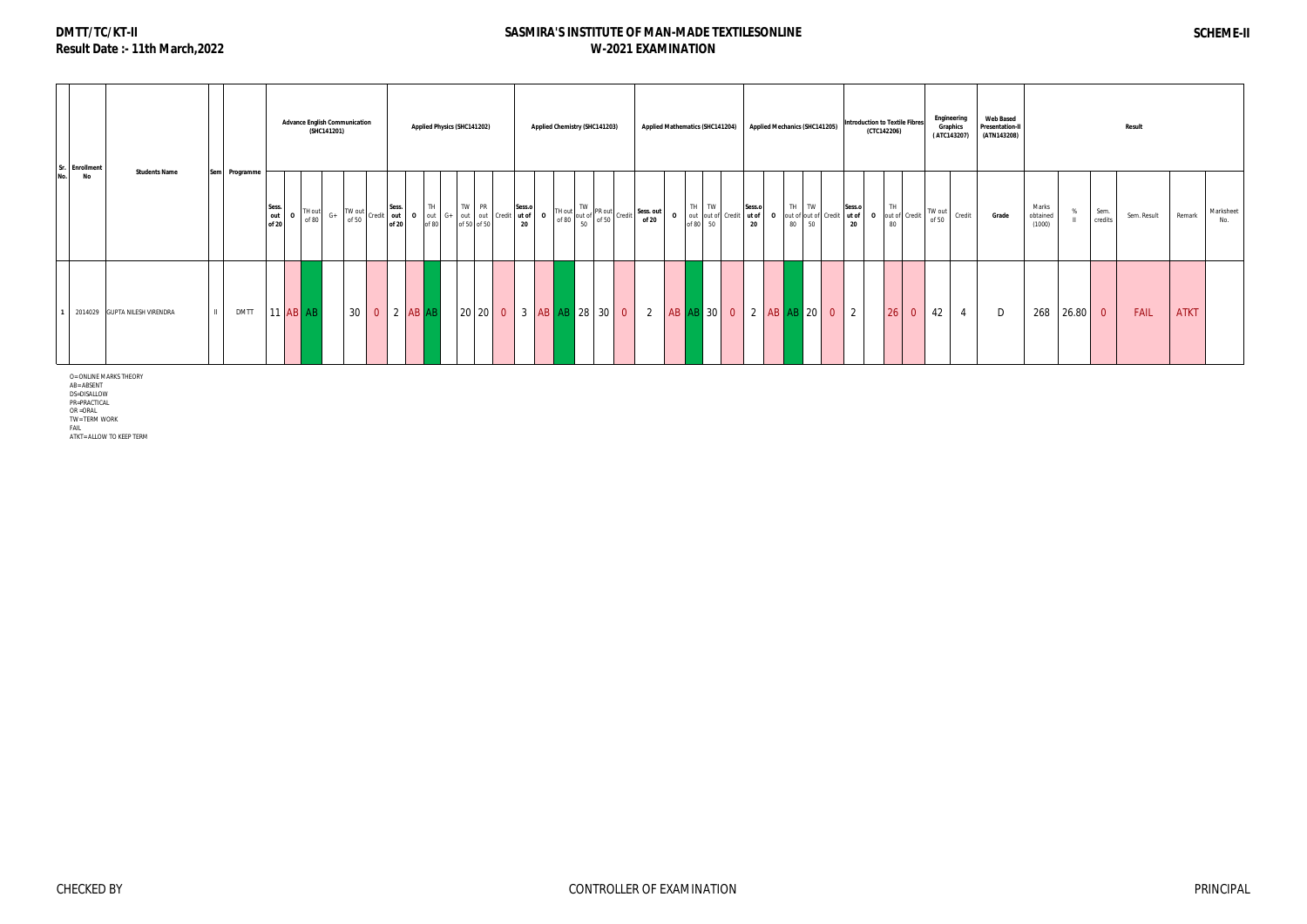### **SASMIRA'S INSTITUTE OF MAN-MADE TEXTILE ONLINE EXAMINATION W-2021**

O= ONLINE MARKS THEORY AB= ABSENT<br>DS=DISALLOW<br>PR=PRACTICAL<br>OR =ORAL<br>TW= TERM WORK<br>FAIL<br>ATKT= ALLOW TO KEEP TERM

|     | Sr. Enrollment | <b>Students Name</b>             | Sem          | Programme   |                       | <b>Business Communication</b><br>(SHC181201) |                         |                       |          |       |    | Applied Physics & Applied Mechanics (SHC181202) |                              |              | Applied Chemistry (SHC181203) |    |                              |                |             | Fundamental of Yarn & Fabric Forming/<br>Fundamental of Wet Processing (ATK181204/ | ATX183204)      |          |                                                                                  |                                     |                   | Personality<br>Development<br>(SHC181205) |                  | Graphics<br>(SHC181206) |                                   | (ATC183208) | Engineering   Textile Industrial Visit |                          |       |                 | Result      |             |                  |
|-----|----------------|----------------------------------|--------------|-------------|-----------------------|----------------------------------------------|-------------------------|-----------------------|----------|-------|----|-------------------------------------------------|------------------------------|--------------|-------------------------------|----|------------------------------|----------------|-------------|------------------------------------------------------------------------------------|-----------------|----------|----------------------------------------------------------------------------------|-------------------------------------|-------------------|-------------------------------------------|------------------|-------------------------|-----------------------------------|-------------|----------------------------------------|--------------------------|-------|-----------------|-------------|-------------|------------------|
| No. | No             |                                  |              |             | Sess.<br>out of<br>20 | TH out of<br>80                              | Credit                  | Sess.<br>out of<br>20 | $\Omega$ | of 80 |    | TH out TW out PR out<br>of 50 of 50             | Sess.<br>Credit out of<br>20 | $\Omega$     | TH out<br>of 80               |    | TW out PR out<br>of 50 of 50 | Credit out of  | Sess.<br>20 | $\Omega$                                                                           | TH out<br>of 80 | TW<br>50 | out of $\begin{array}{c c} \n\text{IVW} \\ \text{Out of 50}\n\end{array}$ Credit |                                     |                   | TW out OR out<br>of 50 of 50              |                  | TW  <br>100             | Credit out of Credit out of<br>50 |             | PR out<br>of 50 Credit                 | Marks obtained<br>(1000) |       | Sem.<br>credits | Sem. Result | Remark      | Marksheet<br>No. |
|     |                | 2018158 SARVADE AMOL BHIMRAO     | $\mathbf{H}$ | <b>DMTC</b> | 15                    | 45                                           | 3                       | 17                    |          | 47    | 28 | 37                                              | 13                           |              | 80                            |    | $21 \mid 16 \mid$            | $\overline{0}$ | 6           |                                                                                    |                 |          |                                                                                  | 48 21 20 6 22 20                    |                   |                                           |                  | $3 \mid 44 \mid 4$      |                                   | -26         | $AB$ 0                                 | 526                      | 52.60 | 22              | <b>FAIL</b> | <b>ATKT</b> |                  |
|     |                | 2018160 SINGH RAHUL MANOJ        | $\mathbf{H}$ | <b>DMTC</b> | 8                     | 14 <br>32 <sup>°</sup>                       | $\overline{\mathbf{3}}$ | 13 <sup>1</sup>       | AB       | AB    | 42 | 290                                             | 10 <sup>1</sup>              | $32 \mid 74$ |                               | 21 | 15 <sup>1</sup>              | $\mathbf{0}$   | 8           | 11                                                                                 |                 |          |                                                                                  | $26$ 20 20 0 21 23                  |                   |                                           | $3 \mid 40 \mid$ |                         | $4 \mid 23 \mid$                  | 21          | $\vert$ 2                              | 446                      | 44.60 | 12 <sup>2</sup> | <b>FAIL</b> | <b>ATKT</b> |                  |
|     |                | 2020105 JADHAV PARAG CHANDRAKANT | $\mathbf{H}$ | <b>DMTC</b> | EX                    | EX                                           |                         | EX                    |          | EX    | EX | $EX \mid 6$                                     | EX                           |              | EX                            |    | EX EX                        | 6              | 18          | 17                                                                                 | 39              |          | $\vert$ 28 $\vert$ 23 $\vert$                                                    | 6 <sup>1</sup>                      | $33 \mid 35 \mid$ |                                           | $3 \mid 50 \mid$ |                         | 32<br>4                           |             | $34 \mid 2$                            | 292                      | 29.20 | 30              | <b>PASS</b> | <b>PASS</b> |                  |
|     |                | 2018201 BHANUSHALI KARAN HARESH  | $\mathbf{H}$ | <b>DKT</b>  | EX                    | EX                                           | 3                       | EX                    |          | EX    |    | $EX$ $EX$ $6$ $EX$                              |                              |              | EX                            |    | EX EX                        |                | 6   EX      |                                                                                    |                 |          |                                                                                  | EX   EX   EX   6   27   28   3   40 |                   |                                           |                  |                         | 4 25                              | 27          | $\blacksquare$ 2                       | 147                      | 14.70 | 30              | <b>PASS</b> | <b>PASS</b> |                  |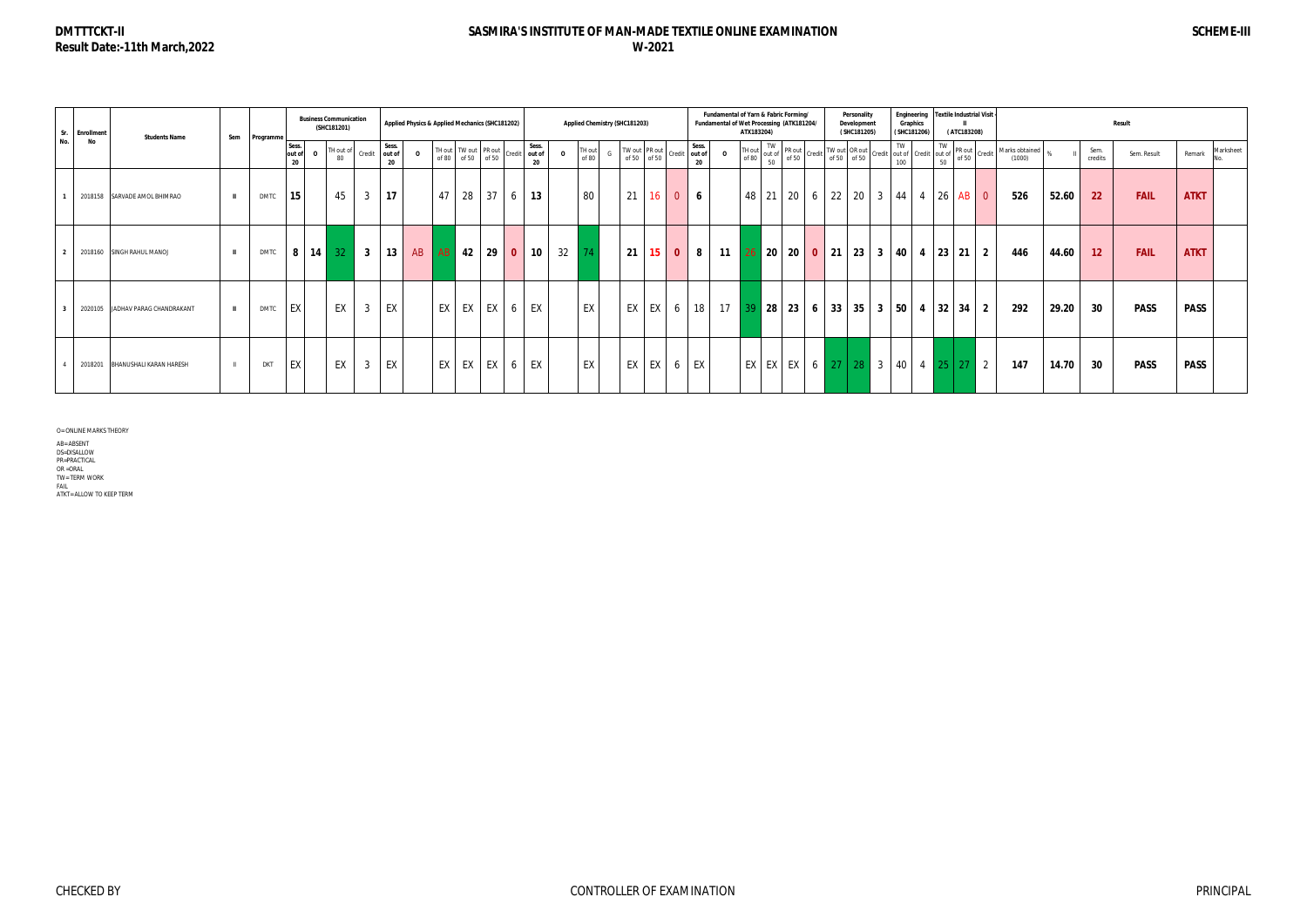# SASMIRA'S INSTITUTE OF MANA-MADE TEXTILES W-2021

| Sr. No. | Enrollment<br>No | <b>Students Name</b>            | Sem | Programme   |       | <b>Communication SKILL-II (201)</b> |   |        |                    |                 | Physics-II (202) |                                 |     |    |    | Chemistry -II(203) |                                                                               |    | Mathematics -II (204)              |    | <b>Applied Mechanics-II (205)</b>                                                |    |   |    |                           | Engineering Graphics -II (206) |                 |                | Workshop<br>Technology II -(207)                                             |    | <b>Introduction to Textile Fibre</b><br>(208)              |   |    | <b>SCA (209)</b> |                                    |                 | <b>Result</b>               |      |  |
|---------|------------------|---------------------------------|-----|-------------|-------|-------------------------------------|---|--------|--------------------|-----------------|------------------|---------------------------------|-----|----|----|--------------------|-------------------------------------------------------------------------------|----|------------------------------------|----|----------------------------------------------------------------------------------|----|---|----|---------------------------|--------------------------------|-----------------|----------------|------------------------------------------------------------------------------|----|------------------------------------------------------------|---|----|------------------|------------------------------------|-----------------|-----------------------------|------|--|
|         |                  |                                 |     |             | of 30 | Sess.out TH out of<br>70            |   | Credit | Sess. out<br>of 30 | TH out of<br>70 |                  | TW out of PR out of<br>50<br>50 |     |    |    |                    | Credit Sess.out TH out of TW out of PR out of Credit<br>of 30 70 50 50 Credit |    | Sess. out TH out of<br>of 30<br>70 |    | Credit Sess.out THout of TW out of PR out of Credit Sess.out of 30 70 50 50 6130 |    |   |    | TH out of $\frac{70}{70}$ |                                | TW out of<br>50 | Credit         | $\begin{array}{c c}\n\text{TW out of} & \text{Credit} \\ 50 & & \end{array}$ |    | Sess. out TH out of Credit TW out of<br>of 30 70 Credit 50 |   |    |                  | Marks<br>Credit obtained<br>(1150) | Sem.<br>credits | Sem. Result Remark Markshee |      |  |
|         |                  | 99124 PANDEY ANUPKUMAR HIRAMANI |     | <b>DMTC</b> | 20    | 23                                  | 2 | 4      | 20                 | 24              | $\sim$           | 30<br>40                        | 6 1 | 19 | 29 | 30 26              |                                                                               | 15 | 28                                 | 13 | 32<br>42                                                                         | 20 | 6 | 22 | 24                        | $-1$                           | 35              | $4\phantom{0}$ | $\overline{2}$<br>$-22$                                                      | 12 | 28                                                         | 2 | 25 |                  | 2 583 50.70                        |                 | SECOND<br>CLASS             | PASS |  |

O= ONLINE MARKS THEORY<br>AB= ABSENT<br>DS=DISALLOW<br>PR=PRACTICAL<br>PR=PRACTICAL<br>OR = TERM WORK<br>TATKT= ALLOW TO KEEP TERM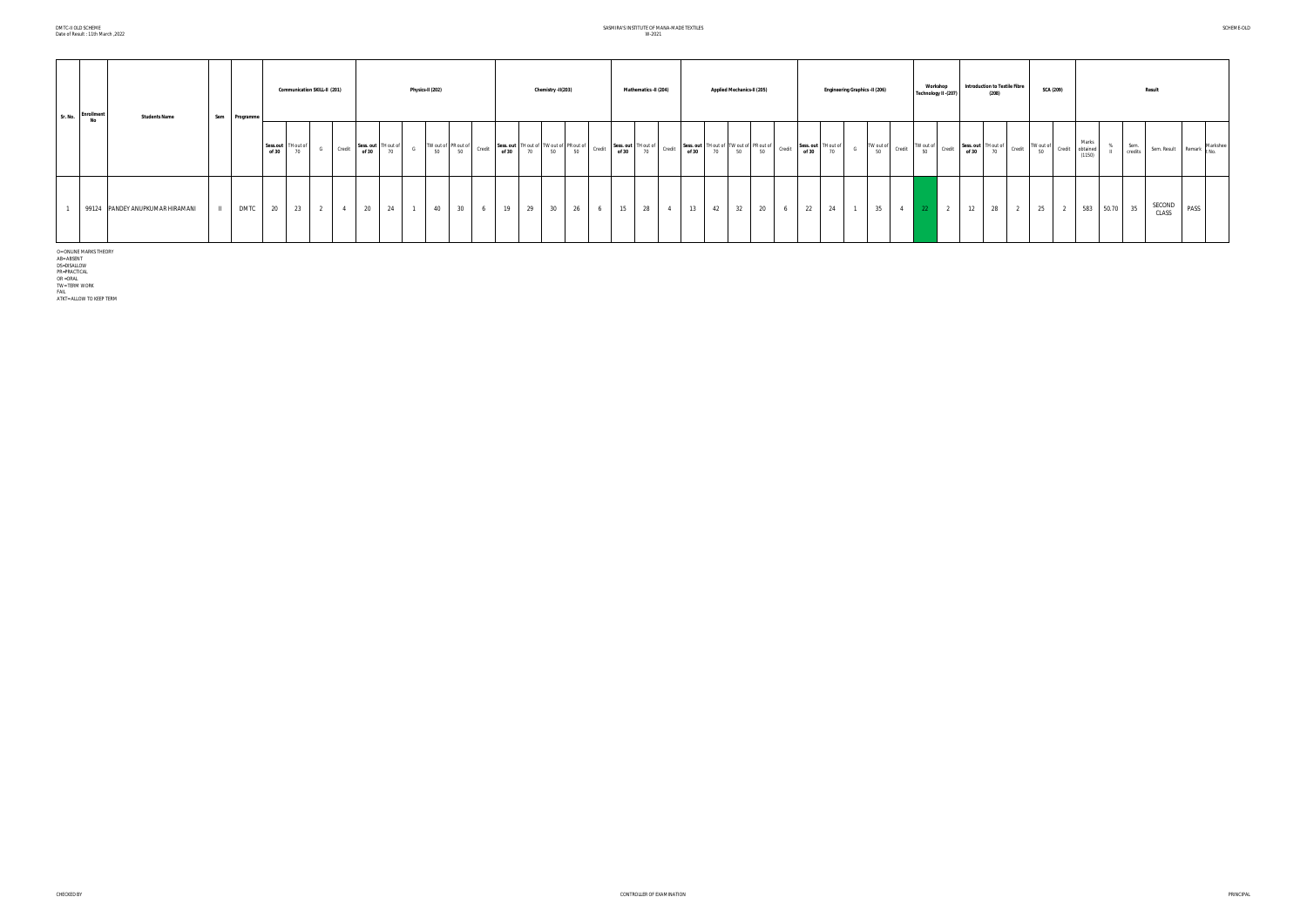# **DMTT-III Result Date :- 11th March,2022**

# **SASMIRA'S INSTITUTE OF MAN-MADE TEXTILES ONLINE EXAMINATION W-2021**

| Sr.<br><b>Enrollment</b><br>No. |                              | Students Name   Sem   Programme |                         |                 |      | Testing of Textiles-I (ATC3301) |                |                                                     | <b>Spinning Preparatory Processes</b><br>(CTT2302) |    |                                                                                                                                                                                                                                                    |    |                   |   |    |    | Weaving Preparatory Processes (CTT2303) Basic Woven & Knit Sstructures (CTT2304) |   |                                | (DTT 4305) |       | <b>Principles of Chemical Processing</b> |                            | <b>Applications</b> | Computer<br>4306) | (DTC           |                                                   |           |                 | Result                        |             |                  |
|---------------------------------|------------------------------|---------------------------------|-------------------------|-----------------|------|---------------------------------|----------------|-----------------------------------------------------|----------------------------------------------------|----|----------------------------------------------------------------------------------------------------------------------------------------------------------------------------------------------------------------------------------------------------|----|-------------------|---|----|----|----------------------------------------------------------------------------------|---|--------------------------------|------------|-------|------------------------------------------|----------------------------|---------------------|-------------------|----------------|---------------------------------------------------|-----------|-----------------|-------------------------------|-------------|------------------|
| No                              |                              |                                 | Sess.<br>out of 0<br>20 | TH out<br>of 80 | $G+$ | TW out                          |                | Sess.<br>$\sim$   of 50   Credit   out of   0<br>20 |                                                    |    | TH out TW out<br>of 80 of 50 Credit out of 90 of 80 of 80 of 50 credit out of 90 of 80 of 50 credit out of 90 of 80 of 50 credit out of 90 of 80 credit $\begin{bmatrix}$ 50 credit out of 90 of 80 of 50 credit $\begin{bmatrix}$ 50 credit out o |    |                   |   |    |    | TH out $\begin{bmatrix} TW\\ \text{of } 80\\ 50 \end{bmatrix}$ PR out of 50      |   | Sess.<br>Credit out of 0<br>20 | TH out     | TW PR |                                          | of 80 out of out of Credit | TW PR<br>50         | 50                |                | Marks<br>out of out of Credits obtained<br>(1000) |           | Sem.<br>credits | Sem. Result                   | Remark      | Marksheet<br>No. |
| 2012047                         | PIMPLE PRAJAKTA<br>PRABHAKAR | <b>DMTT</b>                     | 9                       | 29              | 3    | 36 <sup>°</sup>                 | 5 <sub>1</sub> | $4 \mid 23 \mid 53 \mid$                            |                                                    | 32 | 4                                                                                                                                                                                                                                                  | 53 | $35 \mid 28 \mid$ | 6 | 10 | 37 | $38 \mid 42 \mid$                                                                | 6 | 8                              |            |       |                                          | $34$ 32 32 5               | $38 \mid 39 \mid$   |                   | 2 <sup>1</sup> |                                                   | 596 59.60 | 30              | <b>SECOND</b><br><b>CLASS</b> | <b>PASS</b> |                  |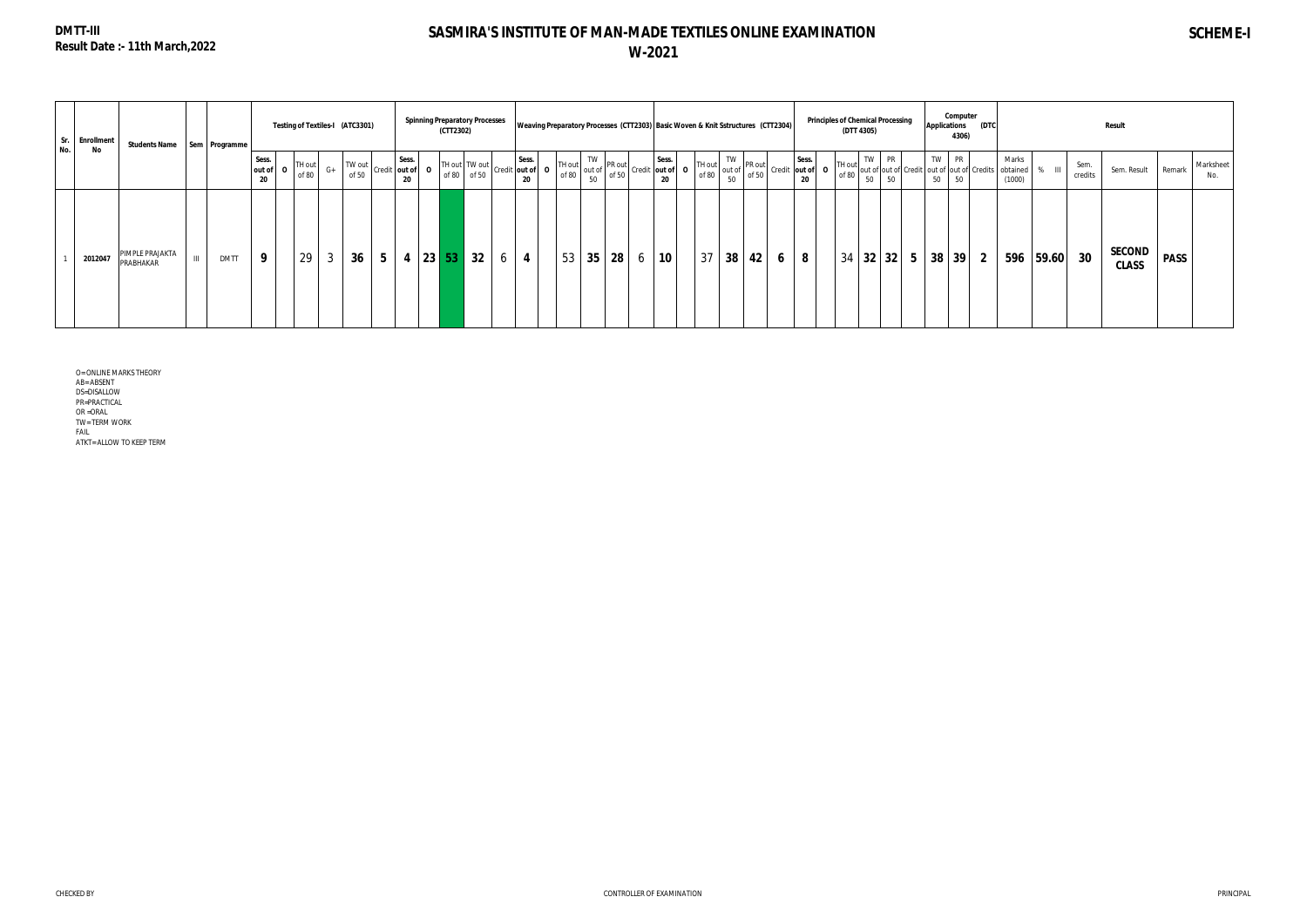# **DMTT-III Result Date :- 11th March,2022**

# **SASMIRA'S INSTITUTE OF MAN-MADE TEXTILES ONLINE W-2021 EXAMINATION SCHEME-II**

| Sr. Enrollment               |                             |              |               |                       |                | Physical Testing of Textiles-I (ATC143301) |      |                          |                    | Yarn Manufacturing Technology -I                  | (CTT142302)                   |                          |                 |     | I(CTT142303)    |    | <b>Fabric Manufacturing Technology -</b>                                                                                                                                                                                                          |                |             |                         | Elementary Woven Structures (CTT142304)   |    |                 |                | <b>Fundamental of Chemical Processing</b> | (DTT142305) |    |                                     |   | <b>Industrial Visit</b><br>(ATN13306) | Computer<br><b>Applications</b><br>(ATN144307) |                                      |       |                 | <b>Result</b>       |                            |
|------------------------------|-----------------------------|--------------|---------------|-----------------------|----------------|--------------------------------------------|------|--------------------------|--------------------|---------------------------------------------------|-------------------------------|--------------------------|-----------------|-----|-----------------|----|---------------------------------------------------------------------------------------------------------------------------------------------------------------------------------------------------------------------------------------------------|----------------|-------------|-------------------------|-------------------------------------------|----|-----------------|----------------|-------------------------------------------|-------------|----|-------------------------------------|---|---------------------------------------|------------------------------------------------|--------------------------------------|-------|-----------------|---------------------|----------------------------|
| No.<br>No.                   | <b>Students Name</b>        |              | Sem Programme | Sess.<br>out<br>of 20 |                | TH<br>out<br>of 80                         | TW I | <b>PR</b><br>of 50 of 50 | out out Credit out | Sess.<br>$\Omega$<br>of 20                        | TH TW PR<br>of 80 of 50 of 50 | out out out Credit ut of | Sess.o<br>20    | - 0 | TH out<br>of 80 |    | $\begin{bmatrix} 1 & 1 & 1 & 1 \\ 1 & 1 & 1 & 1 \\ 1 & 1 & 1 & 1 \\ 1 & 1 & 1 & 1 \end{bmatrix}$ and $\begin{bmatrix} 1 & 1 & 1 \\ 1 & 1 & 1 \\ 1 & 1 & 1 \end{bmatrix}$ or $\begin{bmatrix} 1 & 1 & 1 \\ 1 & 1 & 1 \\ 1 & 1 & 1 \end{bmatrix}$ . |                | $\mathbf 0$ | TH<br>out of $G+$<br>80 | TW PR<br>out of out of Credit ut of<br>50 | 50 | Sess.o<br>20    | $\mathbf{o}$   | TH.<br>out of<br>80                       | $G+$        | 50 | TW PR<br>out of out of Credit<br>50 |   | Grade                                 | Grade                                          | Total<br>marks<br>obtained<br>(1000) | ℀     | Sem.<br>credits | Sem. Result         | Marksheet<br>Remark<br>No. |
|                              | 2014028 GUPTA DEEPAK RAMESH | $\mathbf{H}$ | <b>DMTT</b>   |                       | $10 \ 22 \ 51$ |                                            |      | 39 30                    | 6                  | $\overline{2}$                                    | 55 20 21 6                    |                          | 6               |     | 43 30           |    | 29<br>6                                                                                                                                                                                                                                           | 5 <sup>5</sup> |             | 39                      | 30 35                                     | 6  |                 | $\overline{4}$ | 35                                        |             |    | $28 \mid 34$                        | 6 | $\sim$                                | $\sqrt{2}$<br>◡                                | 547                                  | 54.70 | 30              | SECOND CLASS        | PASS                       |
| 2014041 PAL SATISH SUBHASH   |                             | $\mathbf{H}$ | <b>DMTT</b>   | 16                    |                | 42                                         |      | $39 \mid 25$             | 6                  | 13                                                | $35 \mid 31 \mid 33 \mid 6$   |                          | 5 <sup>5</sup>  |     | 39              |    | $34 \mid 29 \mid 6$                                                                                                                                                                                                                               |                | $5$ AB $AB$ |                         | 34 24                                     | 0  | 11              |                | 42                                        |             |    | $36 \mid 34$                        | 6 | $\sim$                                | <sup>-</sup> C                                 | 527                                  | 52.70 | 24              | FAIL                | PASS                       |
| 2017043 GULAM ZILLANI SHAIKH |                             | $\mathbf{H}$ | <b>DMTT</b>   | 9                     |                | 43                                         |      | 36 28                    |                    | $6 \mid 9 \mid 15 \mid 35 \mid 24 \mid 26 \mid 6$ |                               |                          | 10 <sup>°</sup> |     | 51              | 35 | 33<br>6                                                                                                                                                                                                                                           | 9              |             | 35                      | 22 20                                     | 6  | $5\overline{)}$ |                | 45                                        |             | 24 | 34                                  | 6 | <sup>B</sup>                          | $\sim$<br>└                                    | 533                                  | 53.30 | 30              | <b>SECOND CLASS</b> | PASS                       |

O= ONLINE MARKS THEORY AB= ABSENT DS=DISALLOW PR=PRACTICAL

OR =ORAL TW= TERM WORK

FAIL

ATKT= ALLOW TO KEEP TERM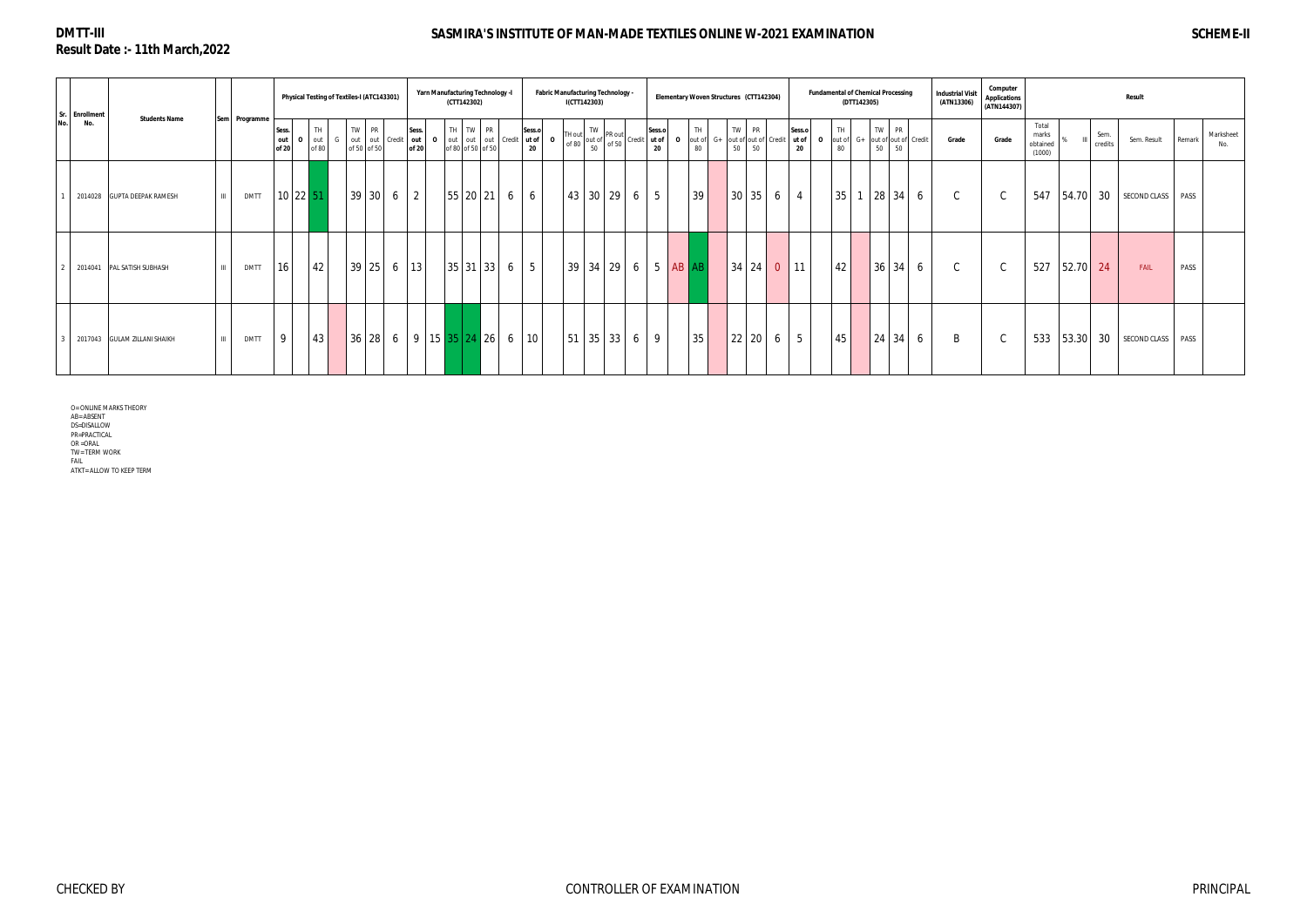| Sr. No. | <b>Enrollment</b> |                                                                                                           |              |             |                        |                 |                | Testing of Textiles-I (ATC183301) |    |                                     |          |    |       | Yarn Manufacturing Technology -I (CTT182302) |        | Warp and Weft Yarn Preparation (CTT182303) |    |    |    |   |       |    |       | Basic Woven Structures (CTT182304)      |        | <b>Textile Colour and Design</b><br>(CTT182305) |                |       | Computer<br><b>Applications</b><br>(ATN144306) | <b>Textile Industrial</b><br>Visit-III<br>(ATN1843307 |    |                                      |                 | <b>RESULT</b>                          |        |                  |
|---------|-------------------|-----------------------------------------------------------------------------------------------------------|--------------|-------------|------------------------|-----------------|----------------|-----------------------------------|----|-------------------------------------|----------|----|-------|----------------------------------------------|--------|--------------------------------------------|----|----|----|---|-------|----|-------|-----------------------------------------|--------|-------------------------------------------------|----------------|-------|------------------------------------------------|-------------------------------------------------------|----|--------------------------------------|-----------------|----------------------------------------|--------|------------------|
|         | No                | <b>Students Name</b>                                                                                      | Sem          | Programme   | Avg.Sess.o<br>ut of 20 | TH out of<br>80 | $G+$           | TW out PR out of<br>of $25$       | 25 | Avg.<br>Credit<br>Sess.out<br>of 20 | $\Omega$ | 80 | of 50 | TH out of TW out PR out of<br>50             | Credit | Avg.<br>Sess.out<br>of 20                  |    |    |    |   | of 20 |    | of 50 | TH out of TW out PR out of Credit<br>50 | of 100 | $\therefore$ TW out PR out of Credit I<br>50    |                | of 25 | 25                                             | TW out PR out of TW out PR out of<br>of 25            | 25 | Total<br>marks<br>obtained<br>(1000) | Sem.<br>credits | Sem. Result                            | Remark | Marksheet<br>No. |
|         |                   | BHARDWAJ SANTOSH<br>$\begin{array}{ c c c c c }\n\hline\n\text{2018024} & \text{RADHESHYAM}\n\end{array}$ | $\mathbf{H}$ | DMTT        | 12                     | 29              | $\overline{2}$ | 12                                | 16 | $\mathbf{q}$                        |          | 75 | 36    | 20                                           |        | 12                                         | 67 | 23 | 22 | 6 | 8     | 80 | 20    | 34<br>$6-1$                             | 40     | 20                                              | $\overline{7}$ | 15    | 17                                             | 13                                                    | 10 | 593<br>59.30                         | 30              | SECOND CLASS                           | PASS   |                  |
|         | 2019028           | KHANDEKAR ARPITA<br><b>GIRIDHAR</b>                                                                       | $\mathbf{H}$ | <b>DMTT</b> | 20                     | 80              |                | 17                                | 16 | 20                                  | 21       | 48 | 40    | 39                                           |        | 17                                         | 80 | 33 | 34 | 6 | 12    | 40 | 40    | 40<br>6                                 | 80     | 34                                              | $\mathbf{r}$   | 18    | 17                                             | 19                                                    | 19 | 763<br>76.30                         | 30              | FIRST CLASS WITH<br><b>DISTINCTION</b> | PASS   |                  |

O= ONLINE MARKS THEORY<br>AB= ABSENT<br>DS=DISALLOW<br>DS=DISALLOW<br>PR=PRACTICAL<br>OR =ORAL<br>TW= TERM WORK<br>ATKT= ALLOW TO KEEP TERM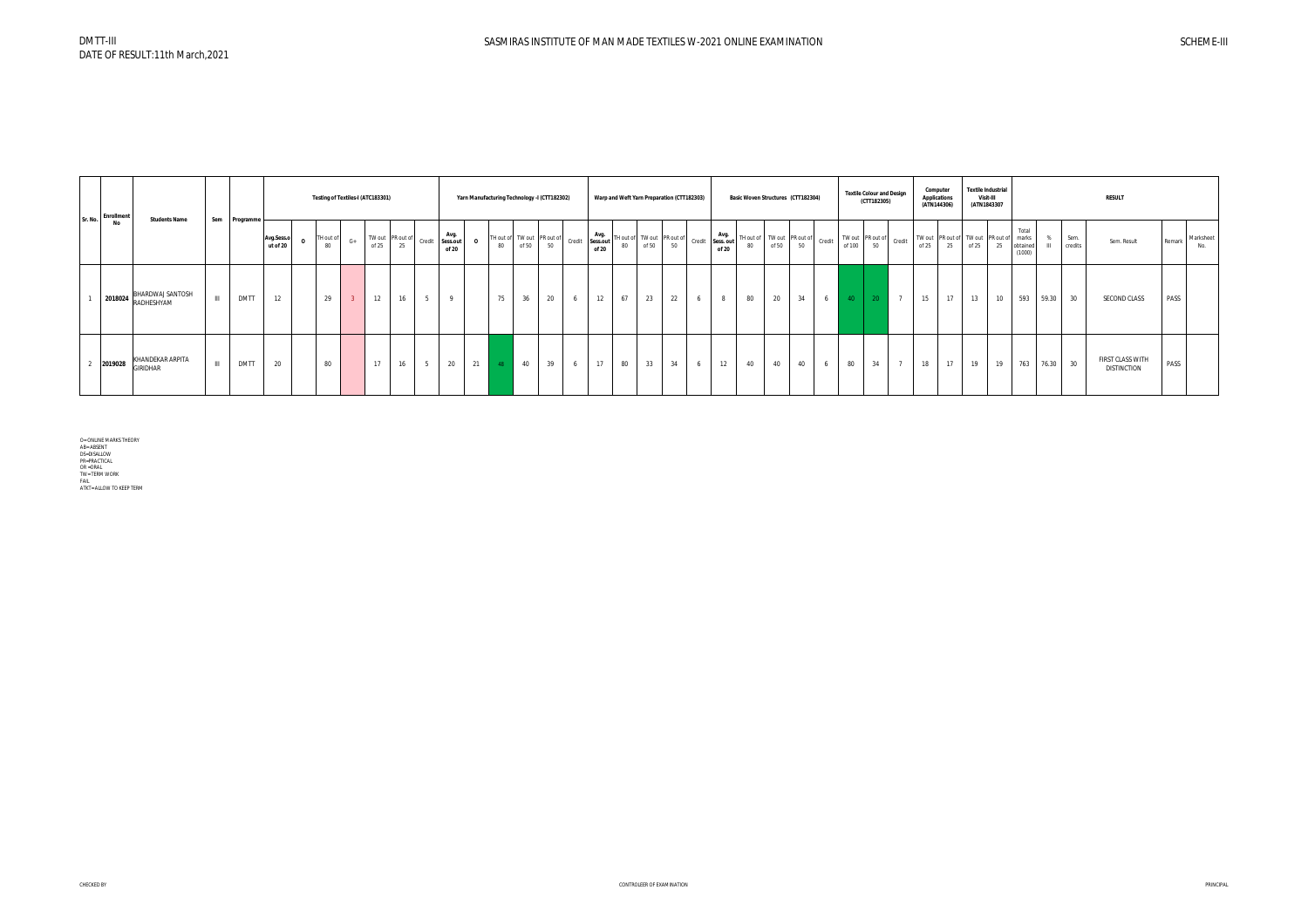#### SASMIRA'S INSTITUTE OF MAN-MADE TEXTILES W-2021 SCHEME-I

|        |                          |                                  |     |               |                   |    | Testing of Textiles-I (ATC3301) |    |                         |                   |    |    | Technology of Bleaching & Mercerasation (CTX2302) |    |                |                   |    | Chemistry of Intermediates, Dyes (CTX2303) |    |    |        |                   | <b>Applied Textile Chemistry (ATX3304)</b> |    |    |                                                                                                      |                   | Principles of Spinning & Weaving (DTX4305) |    |                                     |           |        | Computer<br><b>Applications</b><br>(ATN143307) |    |                                      |       |                         | <b>Result</b>  |        |                   |
|--------|--------------------------|----------------------------------|-----|---------------|-------------------|----|---------------------------------|----|-------------------------|-------------------|----|----|---------------------------------------------------|----|----------------|-------------------|----|--------------------------------------------|----|----|--------|-------------------|--------------------------------------------|----|----|------------------------------------------------------------------------------------------------------|-------------------|--------------------------------------------|----|-------------------------------------|-----------|--------|------------------------------------------------|----|--------------------------------------|-------|-------------------------|----------------|--------|-------------------|
| Sr.No. | <b>Enrollmer</b><br>t No | <b>Students Name</b>             | Sem | Program<br>me | Sess.out<br>of 20 |    | 80                              | 50 |                         | Sess.out<br>of 20 |    | 80 | TH out of TW out of PR out of<br>50               | 50 | Credit         | Sess.out<br>of 20 |    | TH out of TW out of PR out of<br>80        | 50 | 50 | Credit | Sess.out<br>of 20 | $\Omega$                                   | 80 | 50 | TH out of $\begin{vmatrix} TW\ out\ of\ \end{vmatrix}$ Credit $\begin{vmatrix} S^{av} \end{vmatrix}$ | Sess.out<br>of 20 |                                            | 80 | TH out of TW out of PR out of<br>50 | 50        | Credit | TW out of PR out of<br>50                      | 50 | Total<br>marks<br>obtained<br>(1000) |       | Sem.<br>credits         | Sem.<br>Result | Remark | Markshee<br>t No. |
|        | 2012131                  | SANATAN UDAY<br><b>GAUDA</b>     |     | <b>DMTC</b>   | 7                 | 11 | 26                              | 36 | $\Omega$                |                   |    | 43 | 30                                                | 24 |                |                   |    | 80                                         | 25 | 22 |        |                   |                                            | 14 | 43 |                                                                                                      |                   | AB                                         | AB | 28                                  | ററ<br>-28 |        | 38                                             | 36 | 508                                  | 50.80 | 12                      | FAIL           | ATKT   |                   |
|        | 2013118                  | <b>BARNWAL NEHA</b><br>SHAUKHLAL |     | <b>DMTC</b>   | 7                 | AB | AB                              | 38 | $\overline{\mathbf{0}}$ | $\overline{4}$    | AB | AB | 40                                                | 28 | $\overline{0}$ |                   | AB | AB                                         | 29 | 35 |        |                   |                                            |    | 29 |                                                                                                      | 10                | AB                                         | AB | 40                                  | 27        |        | 30                                             | 30 | 355                                  | 35.50 | $\overline{\mathbf{0}}$ | FAIL           | ATKT   |                   |

O= ONLINE MARKS THEORY<br>AB= ABSENT<br>DS=DISALLOW<br>PR=PRACTICAL<br>PR=PRACTICAL<br>OR = TERM WORK<br>TIKT= ALLOW TO KEEP TERM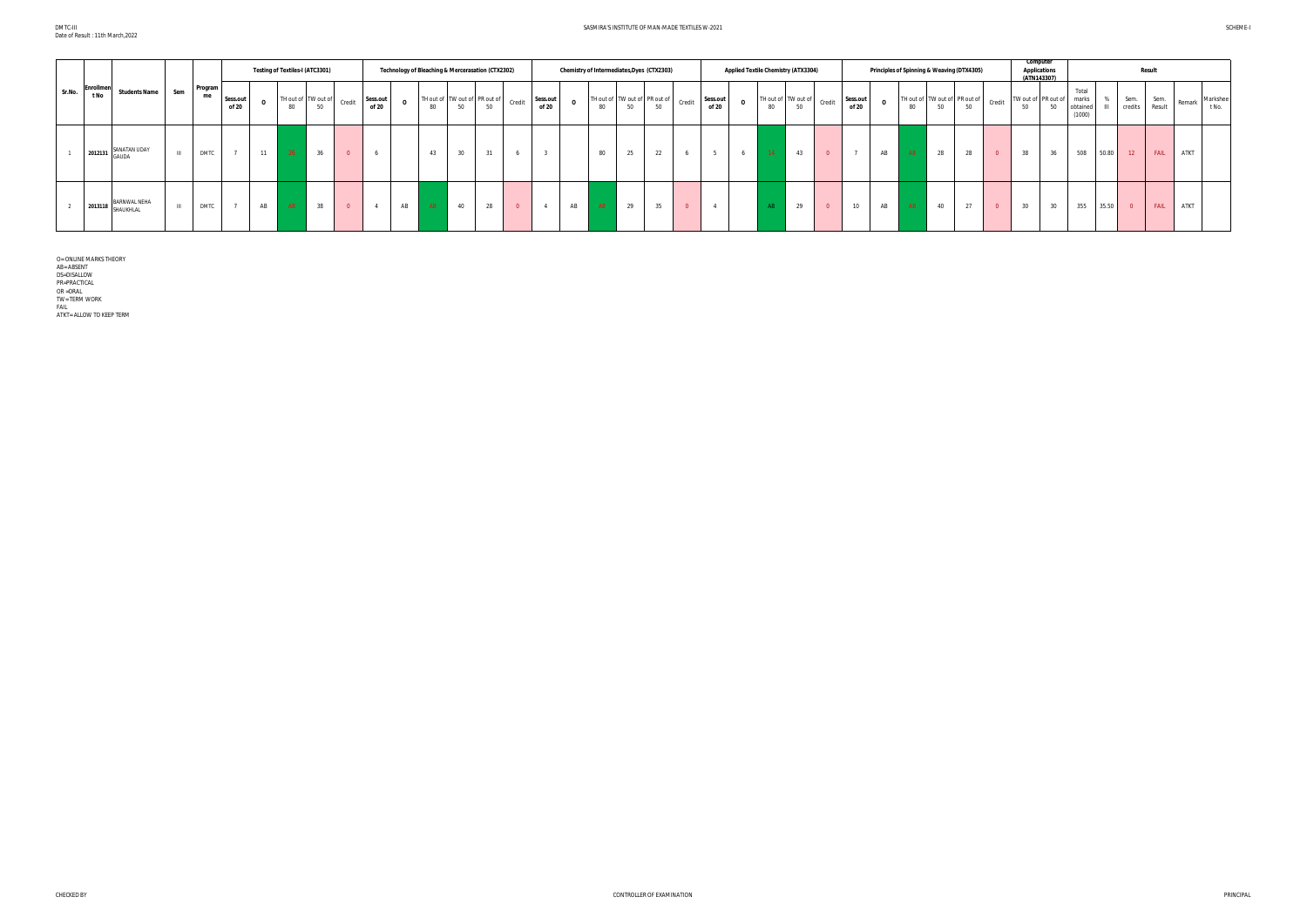# SASMIRA'S INSTITUTE OF MAN-MADE TEXTILES W-2021

|                                                 |                                    |             |       |    |    | Physical Testing of Textiles-I (ATC143301)                            |                             |    | Pre-Treatment Technology (CTX142302) |    |                     |        |                                                         |    | (CTX142303) | Chemistry of Intermediates, Dyes & Pigments |          |                              |    | <b>Industrial Chemistry (ATX143304)</b> |    |                                                 |   |                    |          |    |    | Fundamental of Yarn & Fabric Forming (DTX143305) |        | Industria<br>Visit<br>06) | Computer<br><b>Application</b><br>(ATN1433 (ATN14330) |                               |              |                 | <b>Result</b>                 |             |                   |
|-------------------------------------------------|------------------------------------|-------------|-------|----|----|-----------------------------------------------------------------------|-----------------------------|----|--------------------------------------|----|---------------------|--------|---------------------------------------------------------|----|-------------|---------------------------------------------|----------|------------------------------|----|-----------------------------------------|----|-------------------------------------------------|---|--------------------|----------|----|----|--------------------------------------------------|--------|---------------------------|-------------------------------------------------------|-------------------------------|--------------|-----------------|-------------------------------|-------------|-------------------|
| Sr.No. Enrollment No<br><b>Students Name</b>    | Sem                                | Programme   | of 20 | 80 | 50 | Sess. out   TH out of   TW out of   PR out of   credit   $\sim$<br>50 | Sess.out TH out of<br>of 20 | 80 | G                                    | 50 | TW out of PR out of | Credit | Sess. out TH out of TW out of PR out of Credit<br>of 20 | 80 | 50          | 50                                          |          | Sess. out TH out of<br>of 20 | 80 |                                         | 50 | TW out of PR out of Credit $\int_{0}^{8}$<br>50 |   | Sess. out<br>of 20 | $\Omega$ |    |    | TH out of TW out of PR out of<br>80 50 50        | Credit | Grade                     | Grade                                                 | Marks<br>obtained %<br>(1000) |              | Sem.<br>credits | Sem. Result                   | Remark      | Markshee<br>t No. |
| <b>KHAN SALMAN</b><br>2014128<br><b>IBRAHIM</b> | $\mathbf{H}$                       | <b>DMTC</b> |       | 43 | 23 | 29                                                                    | 10 <sup>°</sup>             | 29 | $\overline{3}$                       | 37 | 40                  |        | -5                                                      | 39 | 32          | 35                                          | $\sigma$ | 15                           | 35 |                                         | 20 | 37                                              | 6 | 11                 | 22       |    | 23 | 22                                               |        |                           |                                                       |                               | 543 54.30 30 |                 | SECOND<br><b>CLASS</b>        | <b>PASS</b> |                   |
| SONAWANE<br>2017143<br><b>ANIRUDH VILAS</b>     | $\ensuremath{\mathsf{III}}\xspace$ | <b>DMTC</b> | 10    | 34 | 32 | 25                                                                    | 14                          | 36 |                                      | 46 | 35                  |        | 14                                                      | 38 | 40          | 42                                          | 6        | 10                           | 29 | $\mathbf{3}$                            | 25 |                                                 |   | <sub>0</sub>       |          | 43 | 34 | 34                                               |        | $\sim$                    |                                                       |                               | 568 56.80 30 |                 | <b>SECOND</b><br><b>CLASS</b> | <b>PASS</b> |                   |

O= ONLINE MARKS THEORY<br>AB= ABSENT<br>DS=DISALLOW<br>PR=PRACTICAL<br>PR=PRACTICAL<br>OR =ORAL<br>TW= TERM WORK<br>ATKT= ALLOW TO KEEP TERM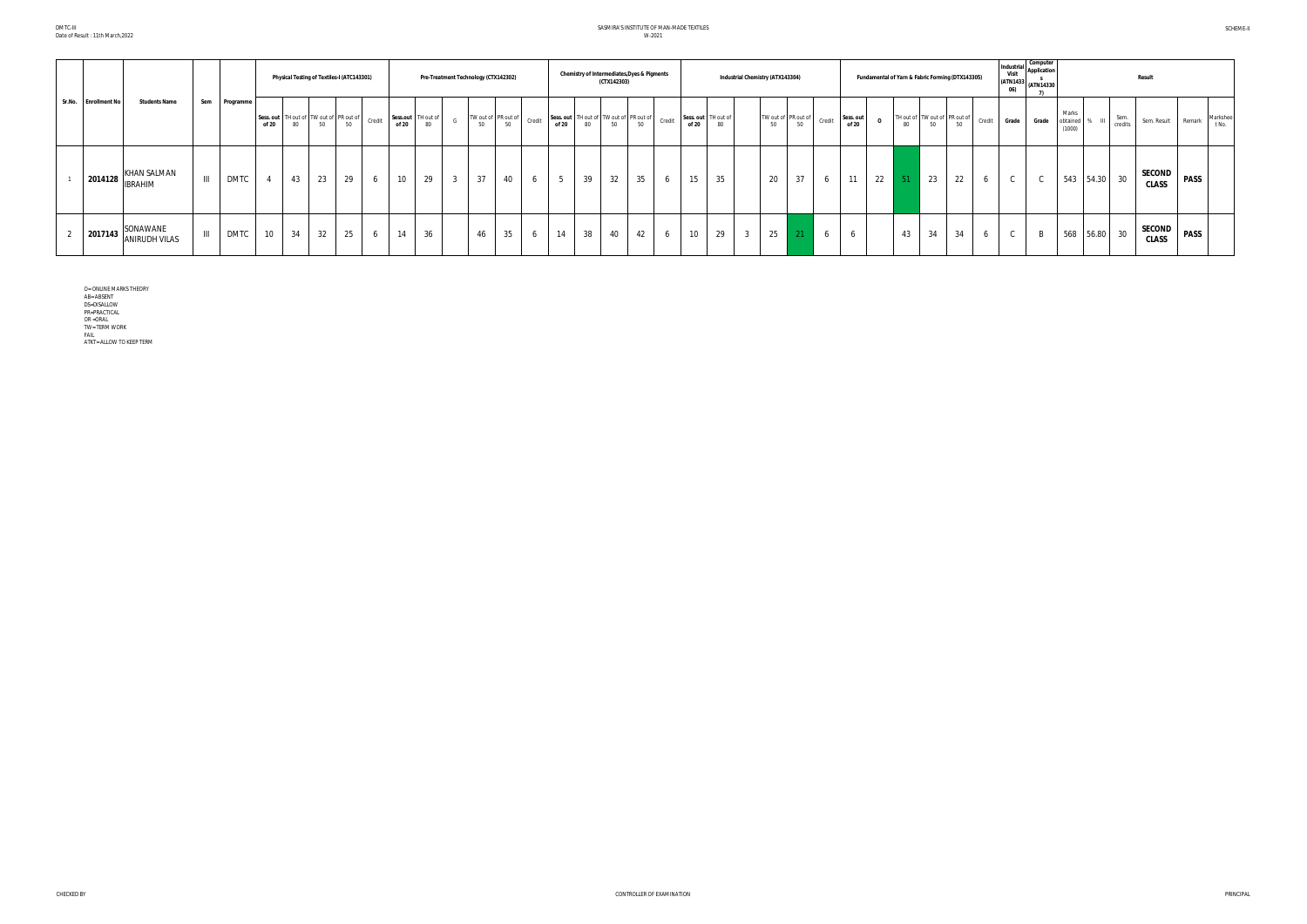|                | <b>Enrollment</b> |                        |                | Progra      |                                | Testing of Textiles-I (ATC183301) |                 |                              |   |                                   |       | <b>Technology of Pre-treatments</b><br>(CTX182302) |                       |        |                               | Dyeing Technology of Natural Fibres (CTX182304) |       |                 |                                     |                |                 |    | (CTX182304)              | <b>Chemistry of Colorants &amp; Auxillaries</b> |        |                               |    | <b>Evaluation of Textile Auxillaries</b><br>(DTX143305)                                                             |    |                | Computer<br><b>Applications</b><br>(ATN183306) |                                            | Visit-III   | <b>Textile Industrial</b> |                                      |              |                        | <b>RESULT</b>                |             |                   |
|----------------|-------------------|------------------------|----------------|-------------|--------------------------------|-----------------------------------|-----------------|------------------------------|---|-----------------------------------|-------|----------------------------------------------------|-----------------------|--------|-------------------------------|-------------------------------------------------|-------|-----------------|-------------------------------------|----------------|-----------------|----|--------------------------|-------------------------------------------------|--------|-------------------------------|----|---------------------------------------------------------------------------------------------------------------------|----|----------------|------------------------------------------------|--------------------------------------------|-------------|---------------------------|--------------------------------------|--------------|------------------------|------------------------------|-------------|-------------------|
| Sr. No.        | No                | <b>Students Name</b>   | Sem            | mme         | Avg<br>Sess.<br>out of<br>- 20 | TH out<br>$G+$<br>of 80           |                 | TW out PR out<br>of 25 of 25 |   | Avg.<br>Credit Sess.ou<br>t of 20 | of 80 | TH out TW out                                      | PR out<br>of 50 of 50 | Credit | Avg.<br>Sess.<br>out of<br>20 | $\mathbf{o}$                                    | of 80 |                 | TH out TW out PR out<br>of 50 of 50 | Credit Sess.ou | Avg.<br>t of 20 |    | TH out   TW out   PR out | of 80 of 25 of 25                               | Credit | Avg.<br>Sess.<br>out of<br>20 |    | TH out TW out PR out<br>of 80   of 50   $\left  \begin{array}{c} 0.1 & 0.01 \\ 0 & 0.50 \end{array} \right $ Credit |    |                |                                                | TW out OR out TW out OR out<br>of 25 of 25 | of 25 of 25 |                           | Total<br>marks<br>obtained<br>(1000) | %            | Sem.<br>credits Result | Sem.                         | Remark      | Markshee<br>t No. |
|                | 2018147           | KADAM HARSH TANAJI     |                | III DMTC    | 11                             | 64                                | 15 <sup>2</sup> | 15 <sup>2</sup>              | 6 | 9                                 | 80    | 30 <sup>°</sup>                                    | 25                    | 6      | 9                             |                                                 | 80    | DS              | AB                                  | $\overline{0}$ | 9               | 80 | 15 <sup>2</sup>          | 12 <sup>2</sup>                                 | 6      | 9                             | 80 | 30 <sup>°</sup>                                                                                                     | AB | $\overline{0}$ | DS                                             | AB                                         | DS          | AB                        |                                      | 573 57.30    | 18                     | <b>FAIL</b>                  | <b>ATKT</b> |                   |
| $\overline{2}$ | 2018152           | PAREEK ANKIT SHRAWAN   |                | III DMTC    | 12                             | 53                                | 20              | 20                           | 6 | 13                                | 80    | 31 <sup>2</sup>                                    | 29                    | 6      | 6                             |                                                 | 77    | 32 <sup>2</sup> | 27                                  | 6              | 12              | 80 | 10                       | 10                                              | 6      | 11                            | 80 | 26                                                                                                                  | 25 | 6              | 10                                             | 11                                         | 15          | 12                        | 702                                  | 70.20 30     |                        | <b>FIRST</b><br><b>CLASS</b> | PASS        |                   |
|                | 2018158           | SARVADE AMOL BHIMRAO   |                | III DMTC    | 14                             | 36                                | 17              | 18                           | 6 | 13                                | 80    | 29                                                 | 33                    | 6      | 12                            |                                                 | 48    | DS.             | AB                                  | $\overline{0}$ | 12              | 32 | 10                       | 10                                              | 6      | 12                            | 34 | 24                                                                                                                  | 35 | 6              | 12                                             | 10 <sup>°</sup>                            | 16          | 15                        | 522                                  | 52.20 24     |                        | FAIL                         | <b>ATKT</b> |                   |
|                | 2018159           | SOHAIB SHAIKH RASHID   |                | III DMTC    | 13                             | 30<br>2                           | 10 <sup>°</sup> | 20                           | 6 | 12 <sup>2</sup>                   | 72    | 27                                                 | 30                    | 6      | $\overline{4}$                | 10 <sup>1</sup>                                 | 23    | 20              | 21                                  | $\overline{0}$ | 12              | 32 | 12                       | 15                                              | 6      | 13                            | AB | 20                                                                                                                  | 27 | $\overline{0}$ | 12                                             | 18                                         | 14          | 13                        | 472                                  | 47.20        | 18                     | FAIL                         | <b>ATKT</b> |                   |
| - 5            | 2018163           | <b>TARE YASH RAMAN</b> |                | III DMTC    | 12                             | 37                                | 14              | 20                           | 6 | 10 <sup>1</sup>                   | 80    | 29                                                 | 30                    | 6      | $7\overline{ }$               |                                                 | 51    | DS -            | AB                                  | $\overline{0}$ | 13              | 80 | 12                       | 14                                              | 6      | 14                            | 69 | 25                                                                                                                  | 33 | 6              | 12                                             | 12                                         | 17          | 17                        | 608                                  | 60.80 24     |                        | FAIL                         | <b>ATKT</b> |                   |
|                | 2018168           | WADE RAJ PRAMOD        | $\mathbf{III}$ | <b>DMTC</b> | 12                             | 48                                | 15              | 21                           | 6 | 14                                | 80    | 39                                                 | 35                    | 6      | 10                            |                                                 | 53    | DS              | AB                                  | $\overline{0}$ | 12              | 80 | 14                       | 18                                              | 6      | 11                            | 67 | 24                                                                                                                  | 33 | 6              | 10 <sup>°</sup>                                | 10                                         | 20          | 16                        |                                      | 642 64.20 24 |                        | FAIL                         | <b>ATKT</b> |                   |
|                | 2020107           | MISHRA GANESH SHAMBHU  | $\mathbf{III}$ | <b>DMTC</b> | 20                             | 80                                | 17              | 14                           | 6 | $20\,$                            | 80    | 30                                                 | 28                    | 6      | 20                            |                                                 | 80    | 25              | 20                                  | 6              | 20              | 80 | 12                       | 10                                              | 6      | 10                            | 80 | 24                                                                                                                  | 20 | 6              | 11                                             | 10                                         | 15          | 15                        | 741                                  | 74.10 30     |                        | <b>FIRST</b><br>CLASS        | PASS        |                   |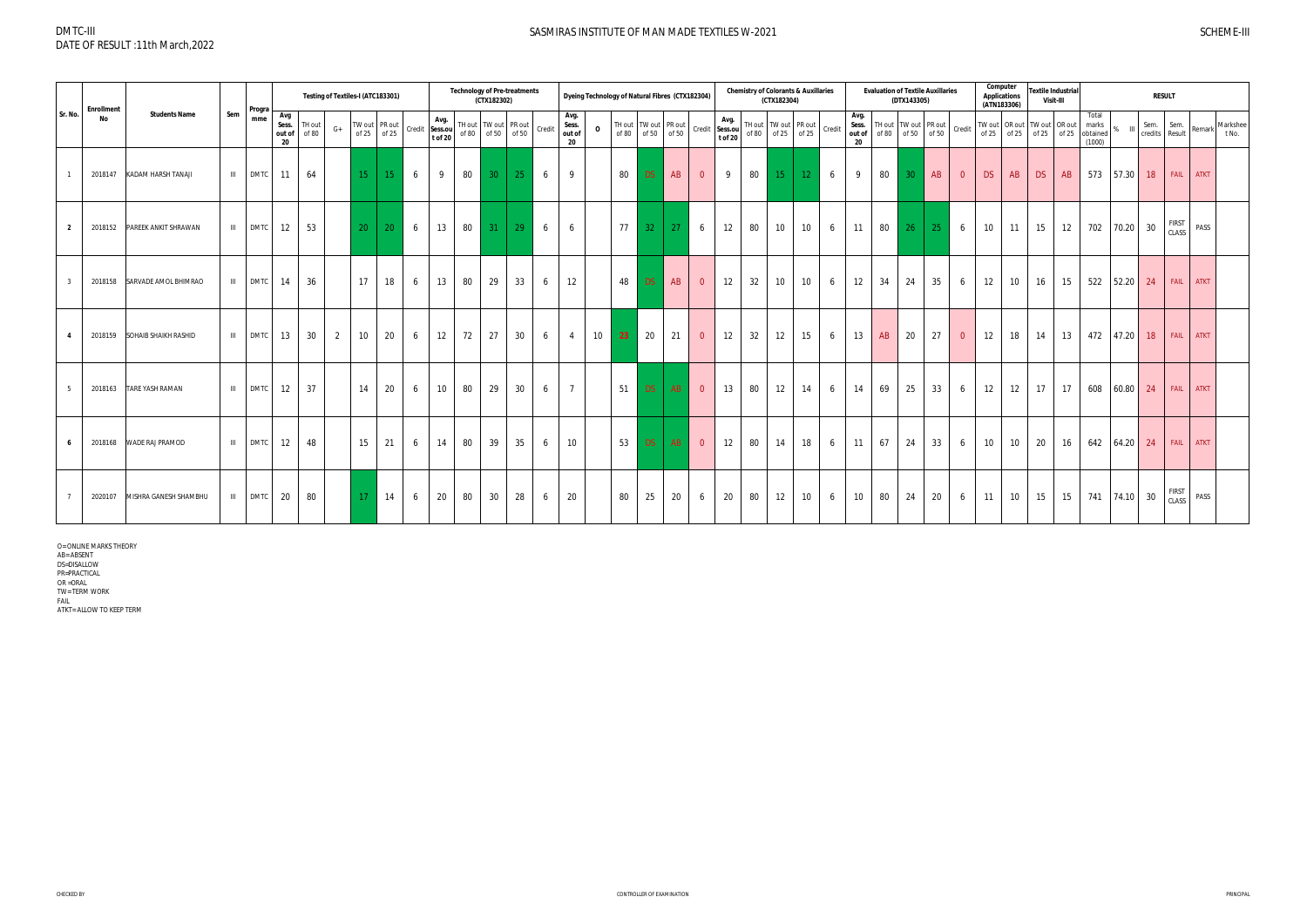# **DMTT-IV Result Date:-11th March,2022**

# **SASMIRA'S INSTITUTE OF MAN-MADE TEXTILES ONLINE W-2021 EXAMINATION SCHEME-II**

| $\Omega$ .              | Sr.N Enrollment<br>No | <b>Students Name</b>          |    | Sem Programme |                       |                     |                    |      | Physical Testing of Textiles-II (ATC143401) |                                         |   |             | General Engineering (ATC143402) |          |                                                                                                       |             |          | Yarn Manufacturing Technology -II<br>(CTT142403) |             |    |                |                |          | <b>Fabric Manufacturing Technology -II</b><br>(CTT142404) |    |    |                |             | Compound Woven Structures-I (CTT142405) |          |            |       |    |              | <b>Textile</b><br>Colour &<br>Designing<br>(CTT142406)    | Social<br>Envirinmental<br><b>Awareness</b><br>(ATN13407) | Industrial<br>Visit<br>(ATN13408) |                 |              |        |                 | <b>Result</b>       |             |                  |
|-------------------------|-----------------------|-------------------------------|----|---------------|-----------------------|---------------------|--------------------|------|---------------------------------------------|-----------------------------------------|---|-------------|---------------------------------|----------|-------------------------------------------------------------------------------------------------------|-------------|----------|--------------------------------------------------|-------------|----|----------------|----------------|----------|-----------------------------------------------------------|----|----|----------------|-------------|-----------------------------------------|----------|------------|-------|----|--------------|-----------------------------------------------------------|-----------------------------------------------------------|-----------------------------------|-----------------|--------------|--------|-----------------|---------------------|-------------|------------------|
|                         |                       |                               |    |               | Sess.<br>out of<br>20 | - 0                 | TH<br>out of<br>80 | $G+$ | TW<br>50                                    | PR<br>out of out of Credit out of<br>50 |   | Sess.<br>20 | $\Omega$                        | TH<br>80 | out of G+ Credit out of                                                                               | Sess.<br>20 | $\Omega$ | TH<br>out of out of out of Credit out of<br>80   | TW PR<br>50 | 50 |                | Sess.<br>20    | $\Omega$ | TH TW PR<br>out of out of out of Credit out of<br>80      | 50 | 50 |                | Sess.<br>20 | out of<br>$\Omega$                      | TH<br>80 | $G+$<br>50 | TW PR | 50 | TW<br>100    | out of out of Credit out of Credit                        | Grade                                                     | Grade                             | Marks<br>(1000) | obtained     | $%$ IV | Sem.<br>credits | Sem. Result         | Remark      | Marksheet<br>No. |
| 1 <sup>1</sup>          |                       | 2014028 GUPTA DEEPAK RAMESH   | IV | <b>DMTT</b>   |                       | $5 \mid 27 \mid 62$ |                    |      |                                             | 31   40   6   8                         |   |             |                                 |          | 29   3   6   <b>4   19   44  </b> 23   22   6   <b>5   23   53  </b> 29   26   <b>6   8   15  </b> 35 |             |          |                                                  |             |    |                |                |          |                                                           |    |    |                |             |                                         |          |            |       |    | $37$ 30 6 52 |                                                           | C.                                                        | C                                 |                 | 546 54.60 30 |        |                 | SECOND CLASS        | PASS        |                  |
|                         |                       | 2014029 GUPTA NILESH VIRENDRA | IV | <b>DMTT</b>   | 12                    |                     | 29                 |      | 3   35   39                                 |                                         | 6 | 6           |                                 | 29       | $\mathbf{0}$                                                                                          |             |          | $4 \mid 21 \mid 48 \mid 32 \mid 21 \mid$         |             |    | 6 <sup>1</sup> | $\overline{7}$ |          | 57 30 29                                                  |    |    | 6 <sup>1</sup> |             | $4 \t10 \t23$                           |          |            |       |    | $36$ 32 0 42 | $\overline{4}$                                            | C.                                                        | C                                 |                 | 518 51.80 18 |        |                 | <b>FAIL</b>         | <b>ATKT</b> |                  |
| $\overline{\mathbf{3}}$ |                       | 2014041 PAL SATISH SUBHASH    | IV | <b>DMTT</b>   | 19                    |                     | 53                 |      |                                             |                                         |   |             | 38   37   6   15   AB   AB      |          |                                                                                                       |             |          | 0   12   22   50   30   30   6   13              |             |    |                |                |          |                                                           |    |    |                |             |                                         |          |            |       |    |              | 55   32   29   6   11   9   30   2   31   20   6   46   4 | C.                                                        | C                                 |                 | 551 55.10 24 |        |                 | <b>FAIL</b>         | <b>ATKT</b> |                  |
|                         |                       | 2016013 SAKPAL HITESH MANOJ   | IV | <b>DMTT</b>   | 15 <sub>15</sub>      |                     | 32                 |      |                                             | 25 30 6 15                              |   |             |                                 | 32       |                                                                                                       | $6 \mid 13$ |          | 32 28 37 6 13                                    |             |    |                |                |          | 32 29 25 6                                                |    |    |                | -9          | 80                                      |          |            | 28 30 |    |              | $6 \mid 70 \mid 4$                                        | C                                                         | B                                 |                 | 575 57.50 30 |        |                 | <b>SECOND CLASS</b> | <b>PASS</b> |                  |

O= ONLINE MARKS THEORY<br>AB= ABSENT<br>DS=DISALLOW<br>PR=PRACTICAL<br>OR =ORAL<br>OR = ORAL<br>TW= TERM WORK<br>FAIL

ATKT= ALLOW TO KEEP TERM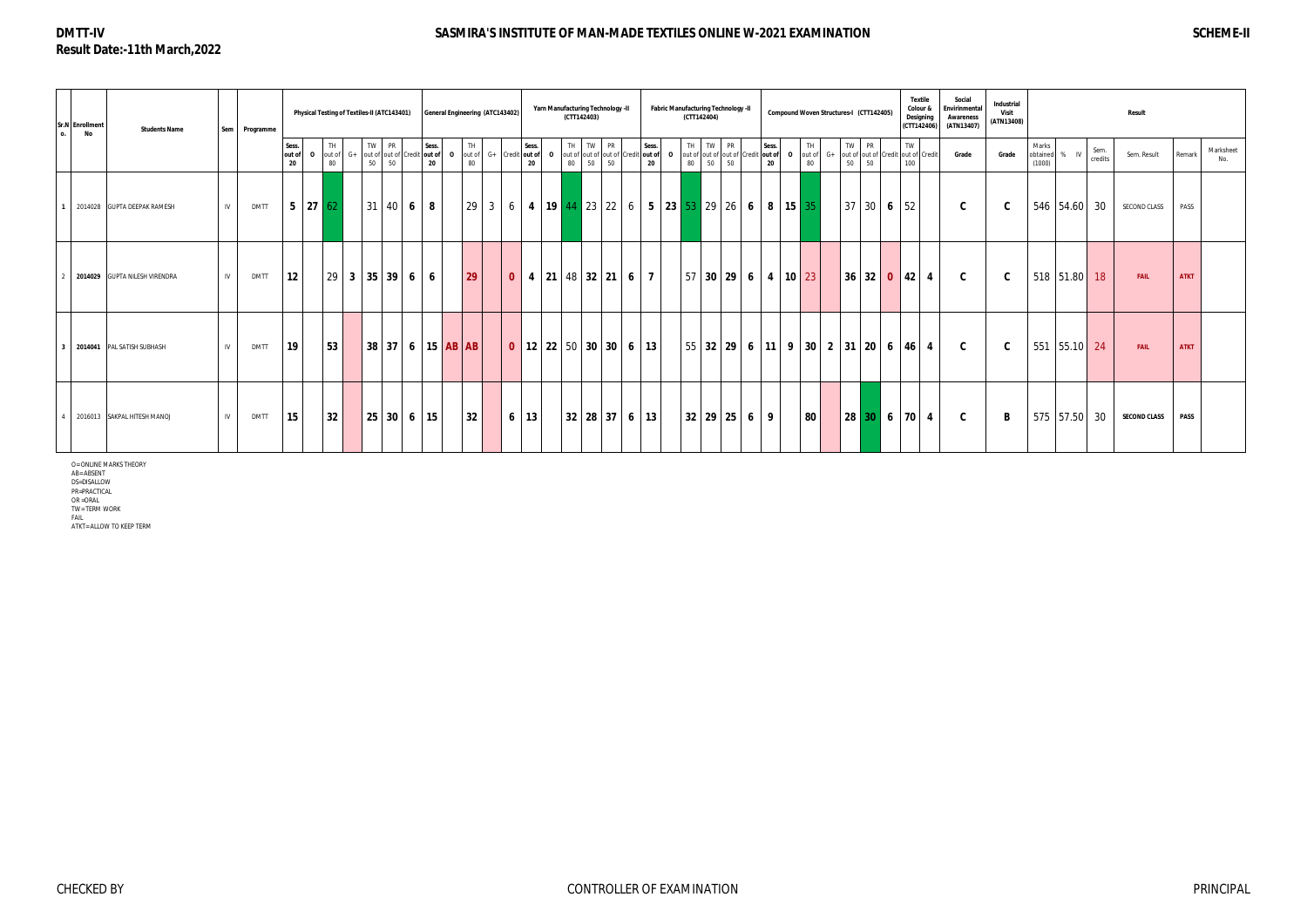# **DMTT-IV Result Date:-11th March,2022**

# **SASMIRA'S INSTITUTE OF MAN-MADE TEXTILES ONLINE W-2021 EXAMINATION SCHEME-III**

|        | <b>Enrollment</b> |                              |     |             |             |                 |          | Testing of Textiles-II (ATC183401)                                                                                                                                              |             | (ATC183402) |    |                | (CTT182403) | General Engineering   Yarn Manufacturing Technology -II   Weaving Mechanism (CTT182404) |       |    |              |    |          |                         |    | (CTT182405)     | <b>Advance Textile Design-I</b>                      | Garment<br>(CTT182406) | Manufacturing<br>Technology |         | Social<br>Envirinmental<br>Awareness<br>(ATN13407) | <b>Textile Industrial</b><br>Visit -IV<br>(ATN18408)                                                     |       |                               |       |                 | Result      |             |           |
|--------|-------------------|------------------------------|-----|-------------|-------------|-----------------|----------|---------------------------------------------------------------------------------------------------------------------------------------------------------------------------------|-------------|-------------|----|----------------|-------------|-----------------------------------------------------------------------------------------|-------|----|--------------|----|----------|-------------------------|----|-----------------|------------------------------------------------------|------------------------|-----------------------------|---------|----------------------------------------------------|----------------------------------------------------------------------------------------------------------|-------|-------------------------------|-------|-----------------|-------------|-------------|-----------|
| Sr.No. | No                | <b>Students Name</b>         | Sem | Programme   | Sess.<br>20 | <b>TH</b><br>80 | TW<br>25 | <b>PR</b><br>out of out of G+ out of out of Credit out of cut of Credit out of Credit out of out of out of credit out of cut of out of out of out of out of out of credit<br>25 | Sess.<br>20 | TH<br>80    | 20 | Sess. TH<br>80 | TW PR<br>50 | 50                                                                                      | Sess. | 20 | TH TW<br>80  | 50 | PR<br>50 | Sess.<br>20             | 80 | $\sim$ 50 $\pm$ | TH TW PR<br>out of out of out of out of Credit<br>50 | TW out<br>of 50        |                             | of $25$ | of 25                                              | <sup>t</sup> $\Big $ Credit $\Big $ TW out $\Big $ OR out $\Big $ TW out of $\Big $ OR out $\Big $<br>25 | of 25 | Marks<br>obtained 9<br>(1000) |       | Sem.<br>credits | Sem. Result | Remark      | Marksheet |
|        |                   | 2018030 GHARAT AKSHAY GANESH | IV  | <b>DMTT</b> |             |                 |          | 14   29   3   13   18   6   15   80   6   14   35   30   22   6                                                                                                                 |             |             |    |                |             |                                                                                         |       |    | 13   32   32 |    | 15       | $\overline{\mathbf{0}}$ |    |                 | 13   43   31   32   6                                | 31                     | $\overline{4}$              | 13      | $\overline{\mathbf{8}}$                            | 13                                                                                                       | 8     | 557                           | 55.70 | 28              | <b>FAIL</b> | <b>ATKT</b> |           |

O= ONLINE MARKS THEORY

AB= ABSENT

DS=DISALLOW

PR=PRACTICAL OR =ORAL

TW= TERM WORK

FAIL ATKT= ALLOW TO KEEP TERM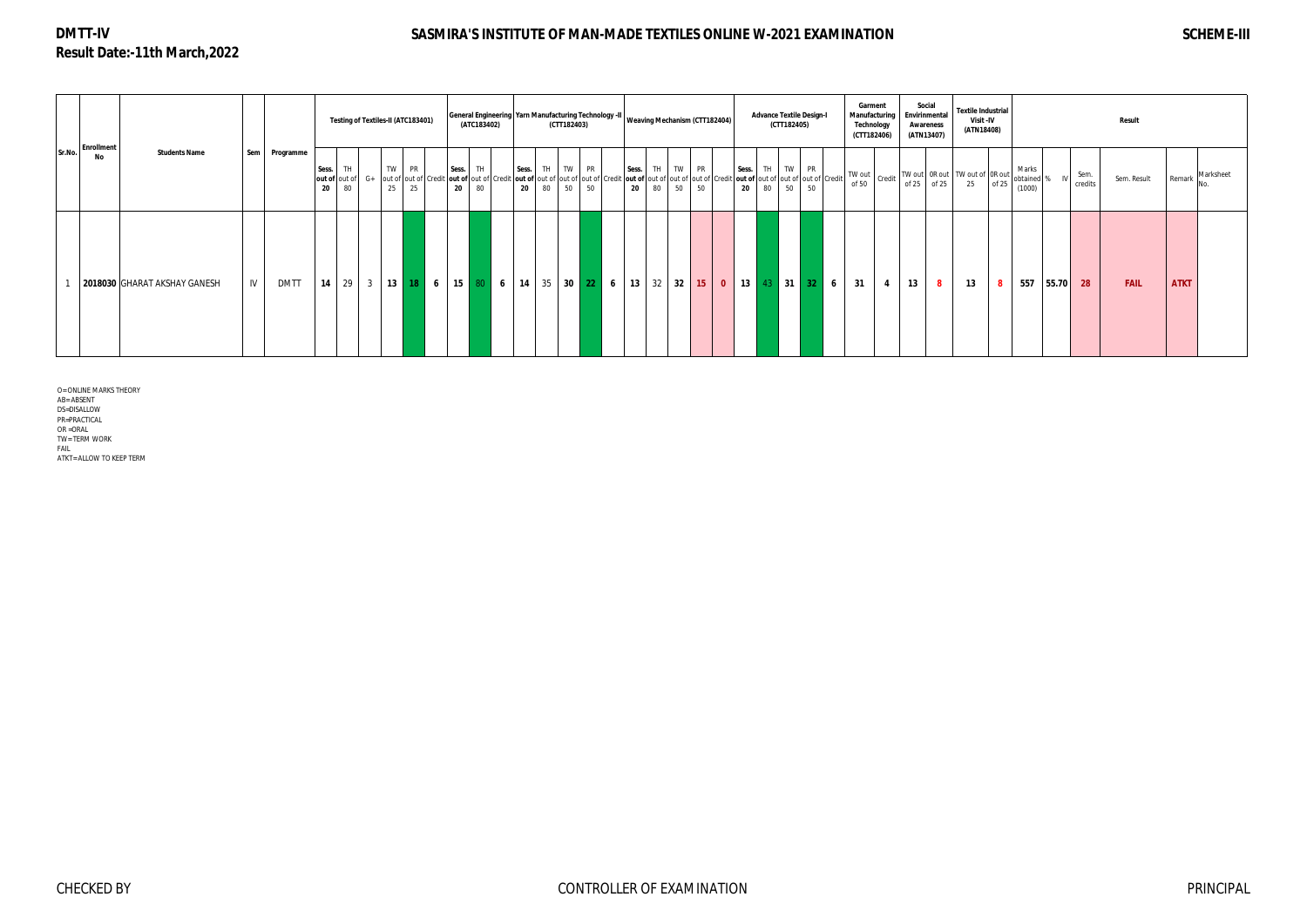### SASMIRA'S INSTITUTE OF MAN-MADE TEXTILES W-2021

|                           |                        |     |               |                   |                  | Textile Physics -II (401) |                                 |        |       |    | Colour Physics-II (402)             |        |                                 |                         |    | Chemistry of Intermideates & dyes -II (403) |        |                              |    | Mechanical Processing -II (404) |    |        |       | Dyeing Technology -II (405)                         |    |                |                    |         | Finishing -II (406) |                                                                                                    | general Engineering -II (407) | CA-II (209)                                                                                                                                                                                                                                                                                                                                                                                                                                                  | S&EA      |        |                          |          | <b>Result</b>   |                    |             |  |
|---------------------------|------------------------|-----|---------------|-------------------|------------------|---------------------------|---------------------------------|--------|-------|----|-------------------------------------|--------|---------------------------------|-------------------------|----|---------------------------------------------|--------|------------------------------|----|---------------------------------|----|--------|-------|-----------------------------------------------------|----|----------------|--------------------|---------|---------------------|----------------------------------------------------------------------------------------------------|-------------------------------|--------------------------------------------------------------------------------------------------------------------------------------------------------------------------------------------------------------------------------------------------------------------------------------------------------------------------------------------------------------------------------------------------------------------------------------------------------------|-----------|--------|--------------------------|----------|-----------------|--------------------|-------------|--|
| Sr. Enrollme<br>No. nt No | <b>Students Name</b>   | Sem | Program<br>me | Sess.out<br>of 30 | TH out of<br>7 U |                           | TW out of PR out of<br>50<br>50 | Credit | of 30 | 70 | Sess. out TH out of TW out of<br>50 | Credit | Sess. out<br>TH out of<br>of 30 |                         | 50 | TW out of PR out of                         | Credit | Sess. out TH out of<br>of 30 | 70 | TW out of PR out of<br>50       | 50 | Credit | of 30 | Sess. out TH out of TW out of PR out of<br>70<br>50 | 50 | Credit         | Sess. out<br>of 30 |         |                     | TH out of TW out of PR out of Credit Sess. out TH out of Credit<br>70 50 50 Credit of 30 70 Credit |                               | $\begin{array}{c c c c} & \text{TW out of} & \text{Credit} & \text{I} & \text{I} & \text{I} & \text{I} & \text{I} & \text{I} & \text{I} & \text{II} & \text{II} & \text{II} & \text{II} & \text{II} & \text{II} & \text{II} & \text{II} & \text{II} & \text{II} & \text{II} & \text{II} & \text{II} & \text{II} & \text{II} & \text{II} & \text{II} & \text{II} & \text{II} & \text{II} & \text{II} & \text{II} & \text{II} & \text{II} & \text{II} &$<br>50 | TW out of | Credit | Marks obtained<br>(1350) |          | Sem.<br>credits | Sem. Result Remark |             |  |
|                           | 99124 PANDEY ANUPKUMAR |     | DMTC          | 26                | 23               | $\overline{2}$            | 30 <sub>2</sub><br>33           | 5      | 19    | 31 | - 20                                | כי     | 26<br>11                        | $\overline{\mathbf{3}}$ | 37 | 45                                          | ಾ      |                              | 29 | 33<br>$\overline{\mathbf{3}}$   | 28 | 5      | 14    | 27<br>27                                            | 28 | 5 <sub>1</sub> | - 9                | $35$ 70 |                     | $\blacksquare$ 31<br>37<br>5                                                                       | 28<br>16<br>- 3               | 30                                                                                                                                                                                                                                                                                                                                                                                                                                                           | 25        |        | 749                      | 55.48 35 |                 |                    | SECOND PASS |  |

O= ONLINE MARKS THEORY<br>AB= ABSENT<br>DS=DISALLOW<br>PR=PRACTICAL<br>OR =ORAL<br>TW= TERM WORK<br>4TKT= ALLOW TO KEEP TERM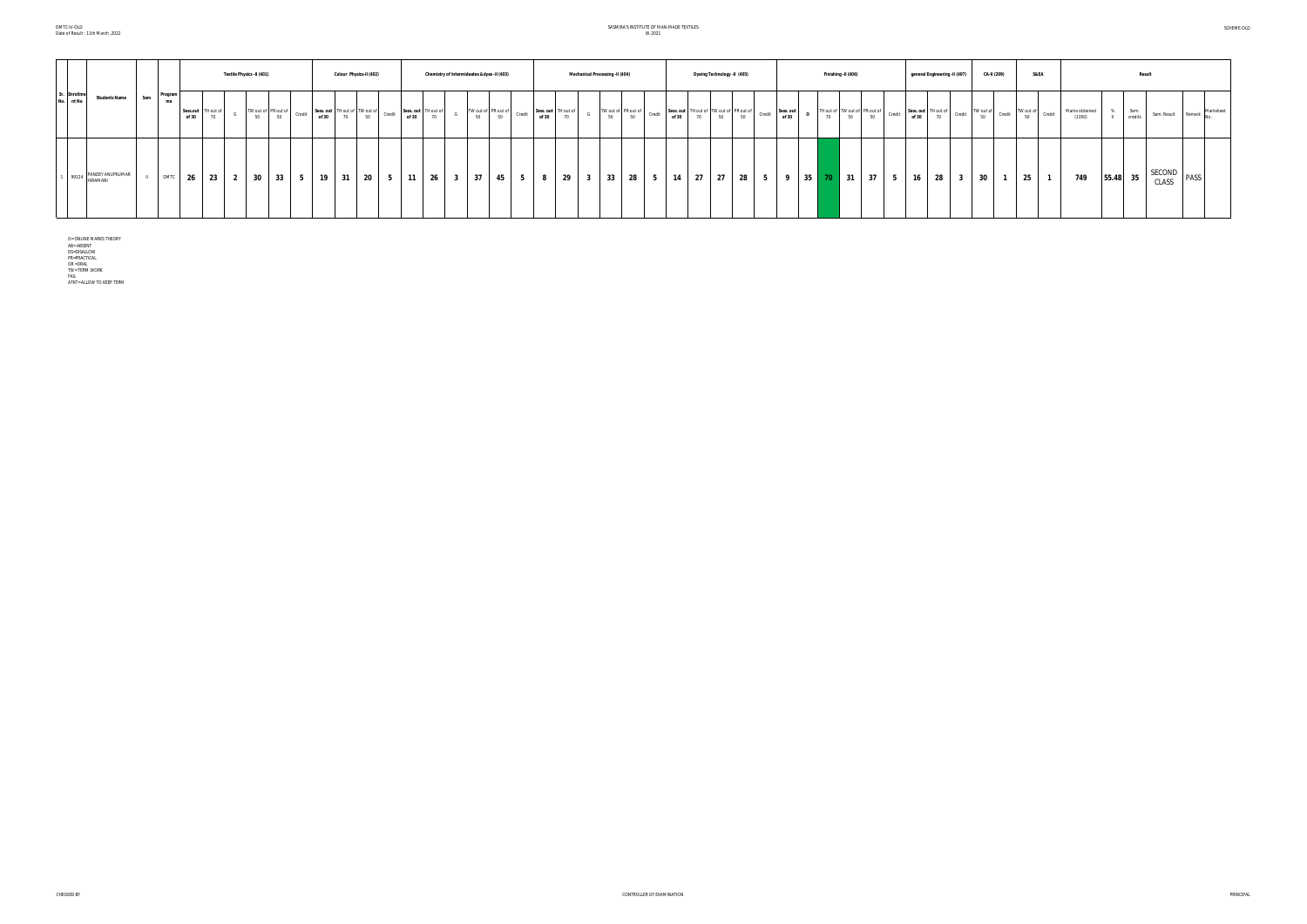# **DMTC-IV Result Dated:-11th March,2022**

# **SASMIRA'S INSTITUTE OF MAN-MADE TEXTILES ONLINE W-2021 EXAMINATION SCHEME-I**

O= ONLINE MARKS THEORY AB= ABSENT

DS=DISALLOW

PR=PRACTICAL

OR =ORAL

TW= TERM WORK FAIL

ATKT= ALLOW TO KEEP TERM

| Sr. Enrollment | <b>Students Name</b>                  |    | Sem Programme |                       |                | <b>Testing of Textile-II</b> |       |                           | (ATC3401)      |                       | <b>General Engineering</b><br>(ATC3402) |                            |                |                                 |            | (CTX2403) |          | <b>Dyeing Technology of Natural Fibres</b> |                                                                                     |    | <b>Analytical Textile Chemistry</b><br>(ATX3404)                                                                                                                                                                                                                                                                             |                 |   |             |  | <b>Colour Physics (ATX3405)</b>                            |   |    | Social &<br>Environmental<br><b>Awareness</b><br>(SHC1406) |                |                             |       |                 | Result      |             |                  |
|----------------|---------------------------------------|----|---------------|-----------------------|----------------|------------------------------|-------|---------------------------|----------------|-----------------------|-----------------------------------------|----------------------------|----------------|---------------------------------|------------|-----------|----------|--------------------------------------------|-------------------------------------------------------------------------------------|----|------------------------------------------------------------------------------------------------------------------------------------------------------------------------------------------------------------------------------------------------------------------------------------------------------------------------------|-----------------|---|-------------|--|------------------------------------------------------------|---|----|------------------------------------------------------------|----------------|-----------------------------|-------|-----------------|-------------|-------------|------------------|
| No<br>No.      |                                       |    |               | Sess.<br>out<br>of 20 | $\mathbf{o}$   | TH out TW out<br>of 80       | of 50 | <b>PR</b><br>out<br>of 50 | Credit         | Sess.<br>out of<br>20 | $\mathbf{o}$                            | TH.<br>out Credit<br>of 80 |                | Sess.<br>out out<br>of 20 of 80 | TH<br>$G+$ |           | TW<br>50 | <b>PR</b><br>out of out of Credit<br>50    | Sess.<br>out of $\begin{bmatrix} 1H \text{ out} \\ 0H \text{ of } 80 \end{bmatrix}$ |    | If $\begin{bmatrix} TW\\ out\ of\\ 50\end{bmatrix}$ PR out $\begin{bmatrix} 25 & 10 & 10 \\ 10 & 50 & 10 \\ 10 & 10 & 10 \\ 10 & 10 & 10 \\ 10 & 10 & 10 \\ 10 & 10 & 10 \\ 10 & 10 & 10 \\ 10 & 10 & 10 \\ 10 & 10 & 10 \\ 10 & 10 & 10 \\ 10 & 10 & 10 \\ 10 & 10 & 10 \\ 10 & 10 & 10 \\ 10 & 10 & 10 \\ 10 & 10 & 10 \\$ |                 |   | Sess.<br>20 |  | TH TW PR<br>out of out out out Credit<br>of 80 of 50 of 50 |   | TW | OR<br>of 50 of 50                                          | out out Credit | Marks<br>obtained<br>(1000) | % IV  | Sem.<br>credits | Sem. Result | Remark      | Marksheet<br>No. |
| 2011120        | ANUP SUBHASHCHANDRA<br><b>JAISWAL</b> | IV | <b>DMTC</b>   | $\overline{0}$        | 14             | 32                           | 35    | 26 <sup>°</sup>           | $\overline{0}$ | $5\overline{)}$       |                                         | 37 <sup>1</sup>            | 5 <sup>1</sup> | $\overline{2}$                  |            |           |          | $ 35 $ 3 DS AB 0                           | $4 \mid 37 \mid$                                                                    |    | 29 <sup>1</sup>                                                                                                                                                                                                                                                                                                              | 34              | 6 |             |  | 5 36 37 25 6 DS                                            |   |    | $\overline{0}$                                             | $\overline{0}$ | 382                         | 38.20 | 17              | <b>FAIL</b> | <b>ATKT</b> |                  |
| 2012131        | <b>GAUDA SANATAN UDAY</b>             | IV | <b>DMTC</b>   | 6                     | 9 <sup>1</sup> | 21                           | 37    | 36                        | $\overline{0}$ | 6                     | 8 <sup>°</sup>                          | 18                         | $\overline{0}$ | 2 <sup>1</sup>                  | 29         |           | 23       | $27 \mid$<br>$\overline{0}$                | $\overline{2}$                                                                      | 69 | 33                                                                                                                                                                                                                                                                                                                           | 30 <sup>1</sup> | 6 |             |  | 4   80   38   23                                           | 6 |    | 35 25                                                      | 2              | 544                         | 54.40 | 14              | <b>FAIL</b> | <b>ATKT</b> |                  |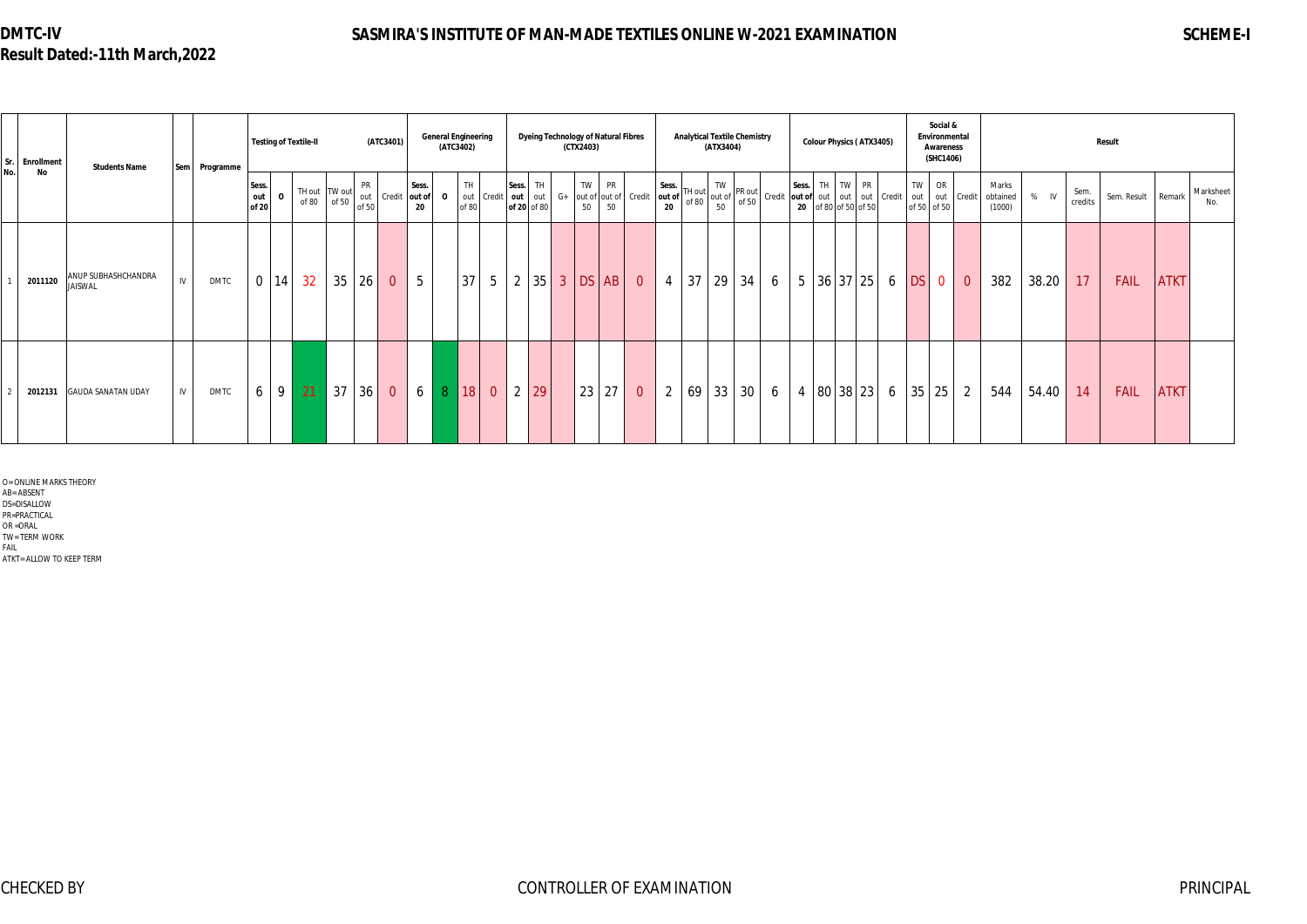| Sr.No. Enrollment No. | <b>Students Name</b>          |     | Sem Programme |                       |                 | Physical Testing of Textiles-II (ATC143401) |                                                                                                |   |                              |              |                 | General Engineering (ATC143402)           |                  |              |                 | Dyeing Technology of Natural Fibres (CTX142403) |                                                               |                 |                              |              |  | Technology of Printing -I (CTX142404)                                                                                                                                                                                                                                                                                                                                                                                                                                                     | <b>Textile Auxillaries and its Evaluation</b> | (ATX143405)  |  |       |                               | <b>Textile Processing</b><br>Machineries (CTX142406) | Social &<br>Environmental<br>Awareness<br>(ATN143407) | Industrial<br>Visit<br>(ATN143408) |                                   |     |                 | <b>Result</b> |             |           |
|-----------------------|-------------------------------|-----|---------------|-----------------------|-----------------|---------------------------------------------|------------------------------------------------------------------------------------------------|---|------------------------------|--------------|-----------------|-------------------------------------------|------------------|--------------|-----------------|-------------------------------------------------|---------------------------------------------------------------|-----------------|------------------------------|--------------|--|-------------------------------------------------------------------------------------------------------------------------------------------------------------------------------------------------------------------------------------------------------------------------------------------------------------------------------------------------------------------------------------------------------------------------------------------------------------------------------------------|-----------------------------------------------|--------------|--|-------|-------------------------------|------------------------------------------------------|-------------------------------------------------------|------------------------------------|-----------------------------------|-----|-----------------|---------------|-------------|-----------|
|                       |                               |     |               | Sess.<br>out of<br>20 | FH out<br>of 80 |                                             | TW<br>$\begin{bmatrix} 1 \text{W} \\ \text{out of} \\ \text{of 50} \end{bmatrix}$ PR out<br>50 |   | Sess.o<br>Credit ut of<br>20 | $\mathbf{0}$ | TH out<br>of 80 | G Credit Sess.or<br>Credit dt of 20       |                  | $\mathbf{o}$ | TH out<br>of 80 | $\mathsf{G}$                                    | $\begin{bmatrix} TW\\ \text{out of}\\ 50\end{bmatrix}$ PR out |                 | Sess.o<br>Credit ut of<br>20 | $\mathbf{o}$ |  | $\begin{bmatrix} \text{TH} \text{ out} \\ \text{of 80} \\ \text{of 80} \end{bmatrix} \begin{bmatrix} \text{TV} \\ \text{out of} \\ \text{of 90} \\ \text{of 90} \end{bmatrix} \begin{bmatrix} \text{Permit} \\ \text{Credit} \\ \text{of 80} \end{bmatrix} \begin{bmatrix} \text{Seess.0} \\ \text{of 80} \\ \text{of 90} \end{bmatrix} \begin{bmatrix} \text{TV} \\ \text{out of} \\ \text{of 80} \\ \text{of 90} \end{bmatrix} \begin{bmatrix} \text{TV} \\ \text{Put of} \\ \text{of $ |                                               |              |  |       | $\cdot$   0   TH out   $\sim$ | Credit<br>of 80                                      | Grade                                                 | Grade                              | Total marks<br>obtained<br>(1000) | IV. | Sem.<br>credits | Sem. Result   | Remark      | Marksheet |
| 2016125               | MACHHI ABHISHEK<br>VISHWANATH | IV. | <b>DMTC</b>   | 8                     | 29              | $3 \mid 25 \mid 30$                         |                                                                                                | 6 | $ 12\rangle$                 |              | 29              | $\overline{\mathbf{3}}$<br>$\overline{2}$ | 8                |              |                 | 29 3 26 32                                      |                                                               | $6\overline{6}$ |                              |              |  | 5   17 <mark>  39  </mark> 25   30   5   4                                                                                                                                                                                                                                                                                                                                                                                                                                                |                                               | $31$ 20 32 0 |  | $6-1$ |                               | $17$ 39 5                                            | D                                                     | D                                  | 468                               |     | 46.80 24        | FAIL          | <b>ATKT</b> |           |
| 2018119               | <b>SINGH PRINCE AMIT</b>      | IV  | <b>DMTC</b>   | 11                    | 62              |                                             | $36 \mid 36 \mid$                                                                              | 6 | 12                           |              | 69              |                                           | 2   10   20   46 |              |                 |                                                 | $32$ 22 6 18                                                  |                 |                              |              |  | $64$ 32 36 5 13 29 67 34 34 6                                                                                                                                                                                                                                                                                                                                                                                                                                                             |                                               |              |  | 10    |                               | $\overline{\mathbf{0}}$<br>AB <sub>I</sub>           | B                                                     | B                                  | 644                               |     | 64.40 25        | <b>FAIL</b>   | <b>ATKT</b> |           |

O= ONLINE MARKS THEORY<br>AB= ABSENT<br>DS=DISALLOW<br>PR=PRACTICAL<br>PR=PRACTICAL<br>OR = TERM WORK<br>TIKT= ALLOW TO KEEP TERM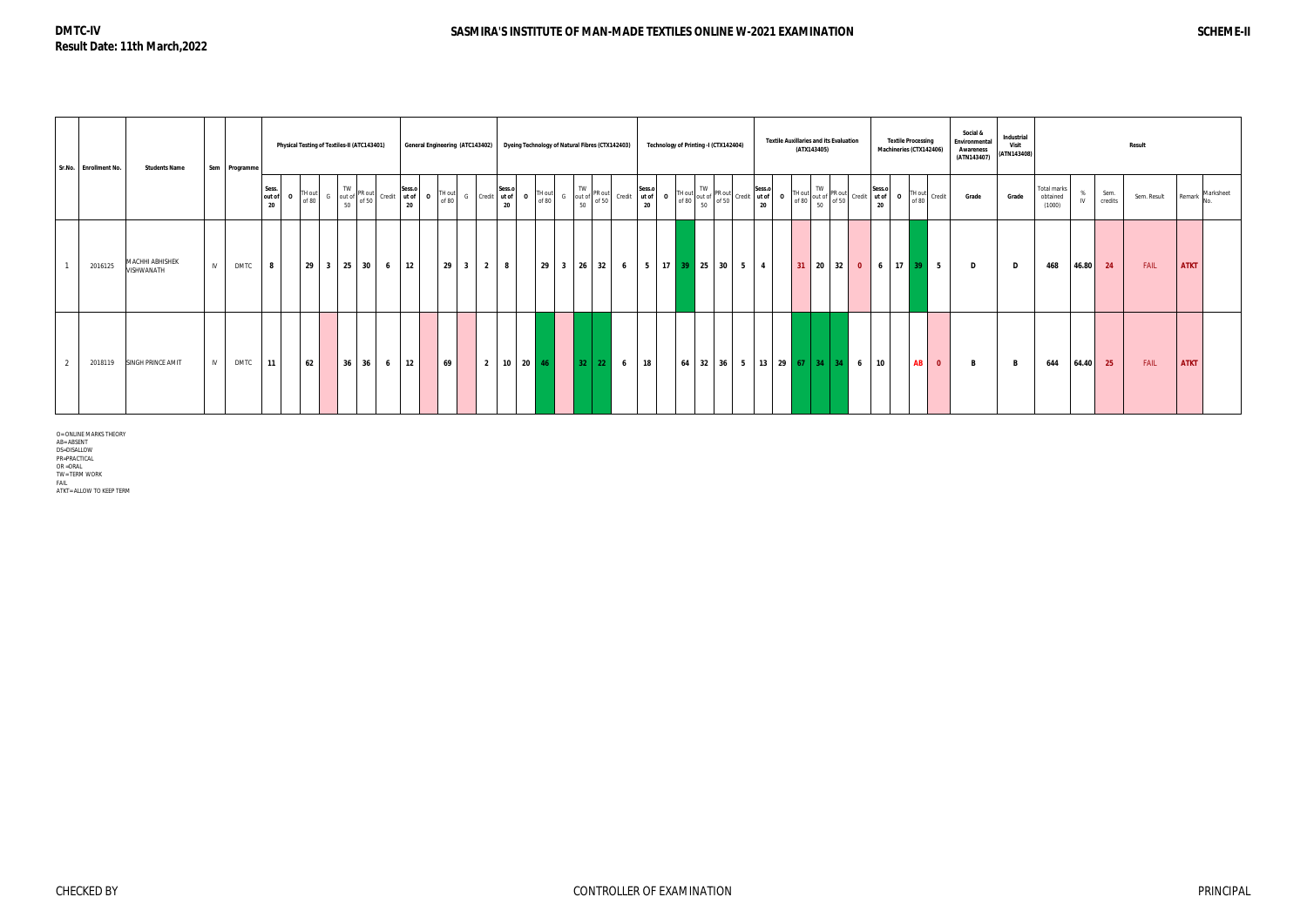|                      |                       |     | Programm    |                       | Testing of Textiles-II (ATC183401)                                |                   |    |   |    | <b>General Engineering</b><br>(ATC183402) |    |    | <b>Dyeing Technology of Synthetic</b><br><b>Fibres(CTX182403)</b> |      |    |                |    |    | (CTX182404) | <b>Printing Technololgy of Narural Fibres</b> |                                                                                                                                                        |    |                 | Technology of Finishing (CTX182405) |    |                                                                                                                                                                                                                                    |    | <b>Color Measurement &amp; Computer Color</b><br>Matching (CTX182406) |   | Social<br>Envirinmental<br>Awareness<br>(ATN13407)                                     |    | Visit - IV<br>(ATN18408) | <b>Textile Industrial</b> |                               |       |      | <b>RESULT</b>          |             |           |
|----------------------|-----------------------|-----|-------------|-----------------------|-------------------------------------------------------------------|-------------------|----|---|----|-------------------------------------------|----|----|-------------------------------------------------------------------|------|----|----------------|----|----|-------------|-----------------------------------------------|--------------------------------------------------------------------------------------------------------------------------------------------------------|----|-----------------|-------------------------------------|----|------------------------------------------------------------------------------------------------------------------------------------------------------------------------------------------------------------------------------------|----|-----------------------------------------------------------------------|---|----------------------------------------------------------------------------------------|----|--------------------------|---------------------------|-------------------------------|-------|------|------------------------|-------------|-----------|
| Sr.No. Enrollment No | <b>Students Name</b>  | Sem |             | Sess.o<br>ut of<br>20 | $\mid$ TH out $\mid$ TW out $\mid$ PR out $\mid$ Credit $\mid$ Se | of 80 of 25 of 25 |    |   |    | Sess.ou TH out<br>t of 20 of 80 Credit    |    |    | Sess.ou TH out TW out PR out of Credit tof 20 of 80 of 25 25 25   |      |    |                |    |    |             |                                               | Sess.ou TH out PR out PR out CH of 25 Sess.ou TH out TW out PR out chat TW out TH out CH of 20 of 25 of 25 to f 25 to f 25 to f 25 of 25 to f 25 cedit |    |                 |                                     |    | $\begin{array}{ c c c c c c } \hline \rule{0pt}{1ex} & \rule{0pt}{20} \hline \rule{0pt}{20} & \rule{0pt}{20} \end{array}$ of 80 $\begin{array}{ c c c c c c } \hline \rule{0pt}{20} & \rule{0pt}{20} & \rule{0pt}{20} \end{array}$ |    | Sess.o TH out TW out PR out<br>of 80 of 25 of 25                      |   | <sup>+</sup>   Credit   TW out   OR out   TW out   OR out  <br>of 25 of 25 of 25 of 25 |    |                          |                           | Marks<br>obtained %<br>(1000) |       | Sem. | Sem.<br>credits Result | Remar       | Marksheet |
| 2019133              | RANA ASHISH GANESH    | IV  | <b>DMTC</b> | 20                    | 43                                                                | 18                | 18 | 6 | 16 | 57                                        | 15 |    | 46                                                                | DS   | AB | $\overline{0}$ | 20 | 64 | 15          | 12                                            | 20                                                                                                                                                     | 71 | 35              | 35                                  | 20 | 80                                                                                                                                                                                                                                 | 16 | 17                                                                    | 6 | 15                                                                                     | 13 | 18                       | 18                        | 702                           | 70.20 | 24   | <b>FAIL</b>            | <b>ATKT</b> |           |
| 2019136              | SHAIKH ASFAK MUSTAFA  | IV  | <b>DMTC</b> | 20                    | 43                                                                | 18                | 25 | 6 | 16 | 62                                        | 18 | 39 |                                                                   | DS - | AB | $\overline{0}$ | 20 | 66 | 16          | 20                                            | 20                                                                                                                                                     | 71 | 28              | 28                                  | 20 | 78                                                                                                                                                                                                                                 | 12 | 16                                                                    | 6 | 18                                                                                     | 16 | 14                       | 13                        | 697                           | 69.70 | 24   | FAIL                   | <b>ATKT</b> |           |
| 2020107              | MISHRA GANESH SHAMBHU | IV  | <b>DMTC</b> | 20                    | 16                                                                | 16                | 15 | 6 | 19 | 78<br>$\begin{array}{cc} 2 \end{array}$   | 19 |    | 59                                                                | 11   | 11 | 6              | 20 | 64 | 16          | 12                                            | 20                                                                                                                                                     | 71 | 30 <sup>2</sup> | 30 <sup>2</sup>                     |    | 20 80                                                                                                                                                                                                                              | 17 | 18                                                                    | 6 | 15                                                                                     | 13 | 16                       | 18                        | 745                           | 74.50 | 30   | <b>FIRST</b><br>CLASS  | PASS        |           |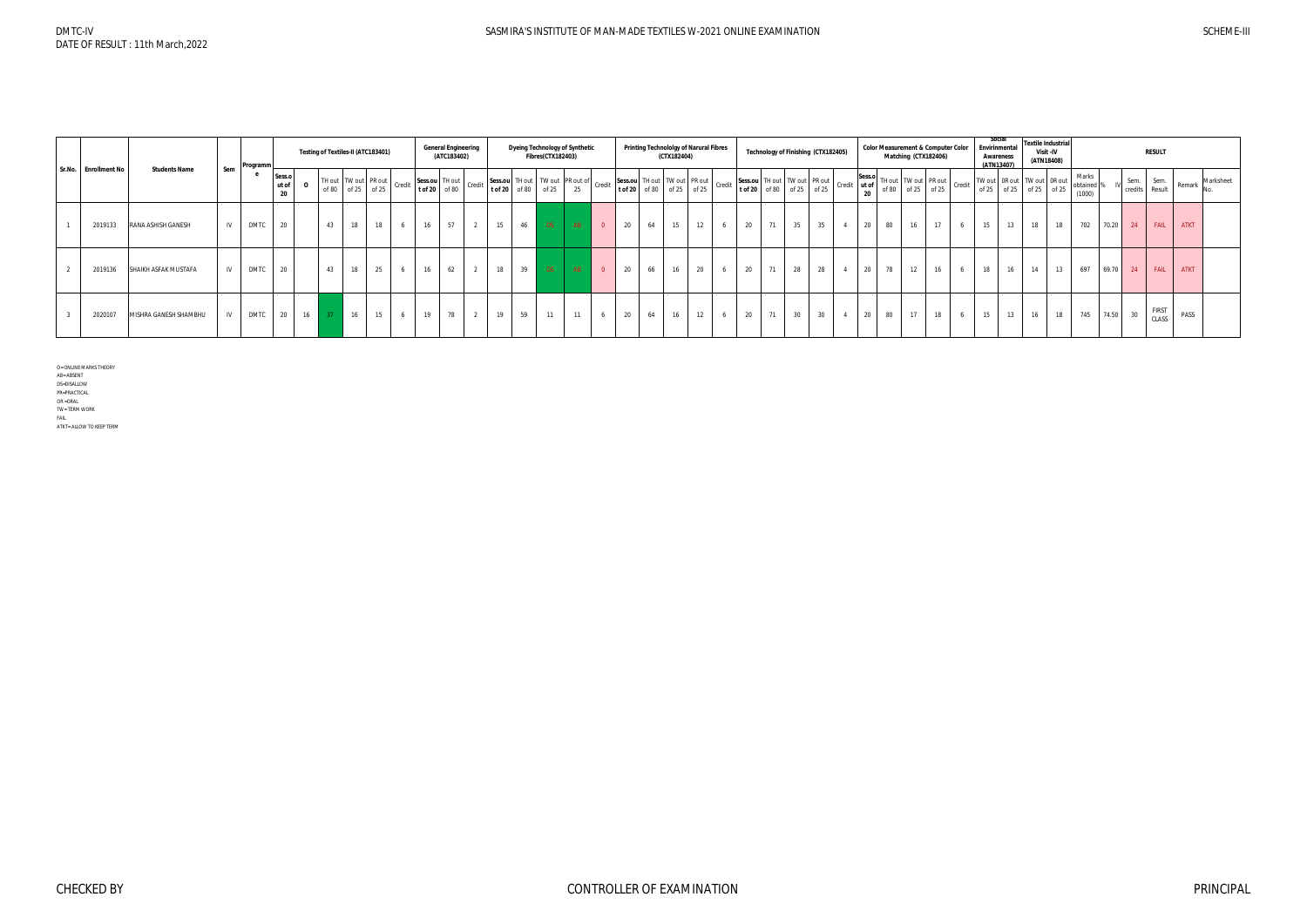|         |                                   |                        |                      |                     | Testing of Textiles-II (ATC183401) |                                                           |     |           |                |                    | General Engineering (ATC183402) |  | Weft Knitting Jacquard and Socks<br>(CTK182403) |  | Warp Knitting Tricot And Rashal                                                     | (CTK182404)    |  |                                          |              | Technology of Yarn Manufacturing (CTK182405) | <b>Fabric Structure (</b> | <b>Woven and Knit</b><br>CTK182406) | Social<br>Envirinment<br>Awareness<br>(ATN183407)                                                                    | <b>Textile</b><br>Industrial<br>Visit - IV<br>(ATN183408) |                               |                 | <b>RESULT</b>                                           |      |                  |
|---------|-----------------------------------|------------------------|----------------------|---------------------|------------------------------------|-----------------------------------------------------------|-----|-----------|----------------|--------------------|---------------------------------|--|-------------------------------------------------|--|-------------------------------------------------------------------------------------|----------------|--|------------------------------------------|--------------|----------------------------------------------|---------------------------|-------------------------------------|----------------------------------------------------------------------------------------------------------------------|-----------------------------------------------------------|-------------------------------|-----------------|---------------------------------------------------------|------|------------------|
|         | Sr.N Enrollment No. Students Name | Progr<br>Sem amm       | S1<br>S <sub>2</sub> | Avg.Ses<br>s out 20 | $\mathbf{0}$                       | TH out of 80 $\begin{array}{ l }$ TW out of PR out credit |     | <b>S1</b> | S <sub>2</sub> | Avg.Sess<br>out 20 |                                 |  |                                                 |  | TH out TW out PR out credit 51 S2 Avg.Ses<br>of 80 of 25 of 50 Credit 51 S2 sout 20 | $\overline{0}$ |  | THout TW out PR out credit 51 S2 Avg.Ses | $\mathbf{O}$ |                                              |                           |                                     | THout TW out PR out Credit TW out OR out TW out OR out TW out OR out TW out OR out TW out OR out TW out OR OUT OF 50 |                                                           | Marks<br>obtained<br>$(1000)$ | Sem.<br>credits | Sem. Result                                             |      | Remark Marksheet |
| 2019210 | SANAP SAGAR<br><b>BHAGWAN</b>     | IV <sub>1</sub><br>DKT | 20<br>20             | 20                  | 19                                 | 18<br>19                                                  | - 6 | 20        | 14             | 17                 |                                 |  |                                                 |  | $32$   73   2   20   20   20   35   80   20   30   6   20   20   20                 |                |  |                                          |              | 26 59 21 42 6 12 20 16 16 37 22 21 6         | 70 38                     |                                     | 4   20   20   21   22   770   77.00   30                                                                             |                                                           |                               |                 | <b>FIRST CLASS</b><br><b>WITH</b><br><b>DISTINCTION</b> | PASS |                  |

O= ONLINE MARKS THEORY<br>AB= ABSENT<br>DS=DISALLOW<br>PR=PRACTICAL<br>OR =ORAL<br>OR =ORAL<br>TW= TERM WORK<br>FAIL<br>ATKT= ALLOW TO KEEP TERM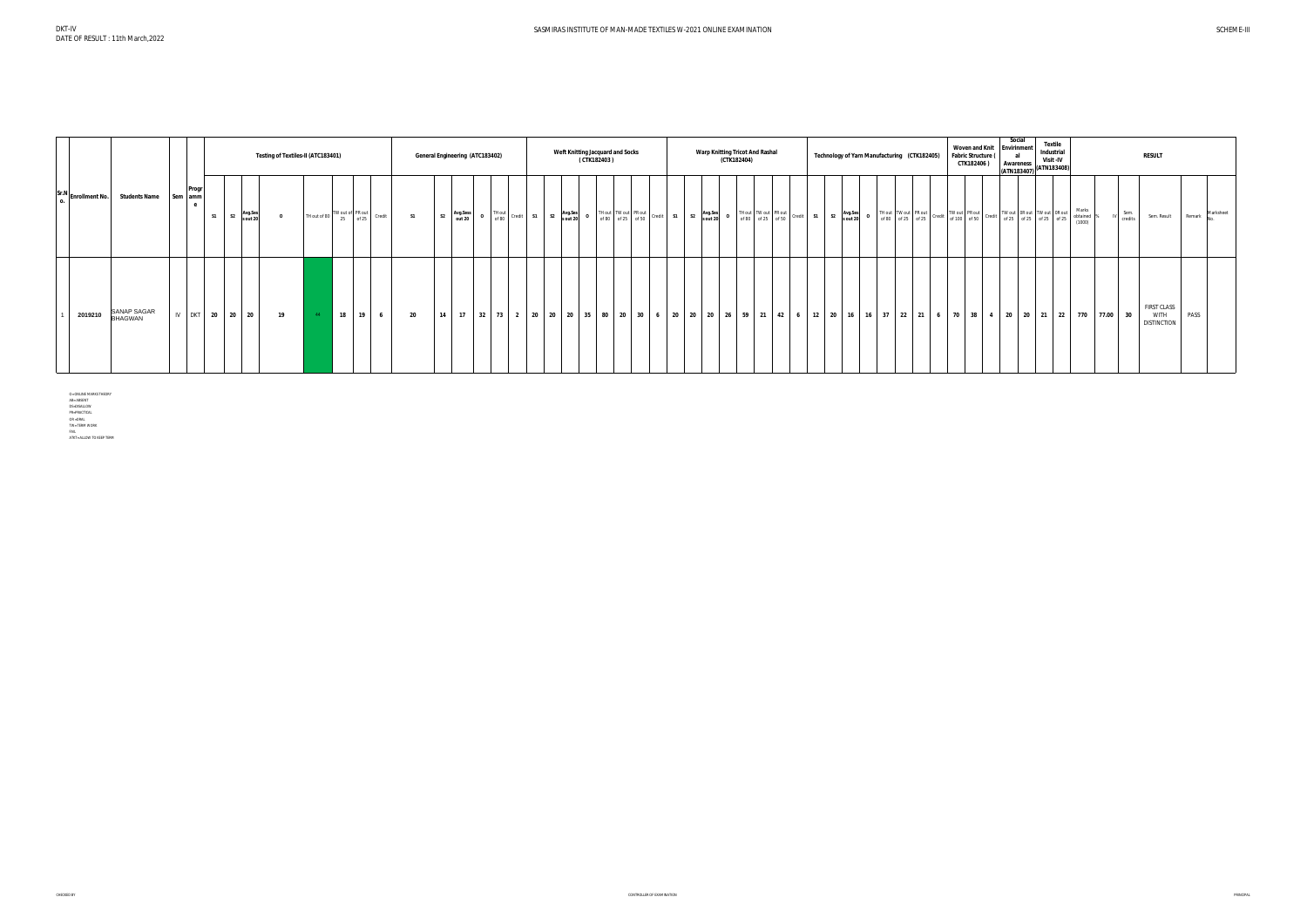DMTT-V Date of Result : 11th March,2022

#### SASMIRA'S INSTITUTE OF MAN-MADE TEXTILES W-2021 SCHEME-I

|         | Enrollme |                                       |     | Program     |                    |             |                | <b>Blend Spinning &amp; Texturising (CTT2501)</b> |        |                   |              |    | Dobby Jacquard & Drop Box (CTT2502)        |             |                   |              | <b>Advance Textile Design (CTT2503)</b> |    |                           |        |                                | <b>Technical Textiles (DTC4504)</b>                                                               |            |                    | Textile Merchandising (DTC4509) |                 |   | Report | Seminar & In -plant Training<br>(ATT 3506)                                                                                                                                          |                      | (CTT2505) | <b>Industrial Visit</b> |                             |           | <b>Result</b>         |      |                                                             |
|---------|----------|---------------------------------------|-----|-------------|--------------------|-------------|----------------|---------------------------------------------------|--------|-------------------|--------------|----|--------------------------------------------|-------------|-------------------|--------------|-----------------------------------------|----|---------------------------|--------|--------------------------------|---------------------------------------------------------------------------------------------------|------------|--------------------|---------------------------------|-----------------|---|--------|-------------------------------------------------------------------------------------------------------------------------------------------------------------------------------------|----------------------|-----------|-------------------------|-----------------------------|-----------|-----------------------|------|-------------------------------------------------------------|
| Sr. No. | t No.    | <b>Students Name</b>                  | Sem | me          | Sess. out<br>of 20 | $\mathbf 0$ | TH out o<br>80 | TW out of<br>50                                   | Credit | Sess.out<br>of 20 | $\mathbf{o}$ | 80 | TH out of TW out of PR out of<br><b>EO</b> | Credi<br>50 | Sess.out<br>of 20 | $\mathbf{o}$ | TH out of<br>80                         | 50 | TW out of PR out of<br>50 | Credit | Sess. out<br>$\Omega$<br>of 20 | $\overline{\phantom{a}}$ TH out of $\overline{\phantom{a}}$ Credit $\overline{\phantom{a}}$<br>80 |            | Sess. out<br>of 20 |                                 | TH out of<br>80 |   |        | Credit   TW out   OR out   Credit   TW out of OR out of $\begin{bmatrix} 1 \\ 0 \end{bmatrix}$ of $\begin{bmatrix} 50 \\ 0 \end{bmatrix}$ of $\begin{bmatrix} 1 \\ 0 \end{bmatrix}$ |                      |           |                         | Marks<br>obtained<br>(1000) | % V       | Sem.<br>credits       |      | Markshee<br>$\therefore$ Sem. Result Remark $\frac{1}{100}$ |
|         |          | PAL MITHILESH<br>$\sim$ 2013045 KUMAR |     | <b>DMTT</b> |                    | 16          | $37 \mid$      | 28                                                | 6      | $\epsilon$        | 19           | 44 | 30                                         | 30<br>O     | $\mathbf{3}$      | 15           | 35 <sup>2</sup>                         | 34 | 32                        | O      | $\overline{2}$                 | 30<br>69                                                                                          | $\sqrt{5}$ | 8                  | 21                              | 48              | 5 | 45     | 24                                                                                                                                                                                  | 34<br>$\overline{2}$ |           | 32                      |                             | 542 54.20 | SECOND<br>30<br>CLASS | PASS |                                                             |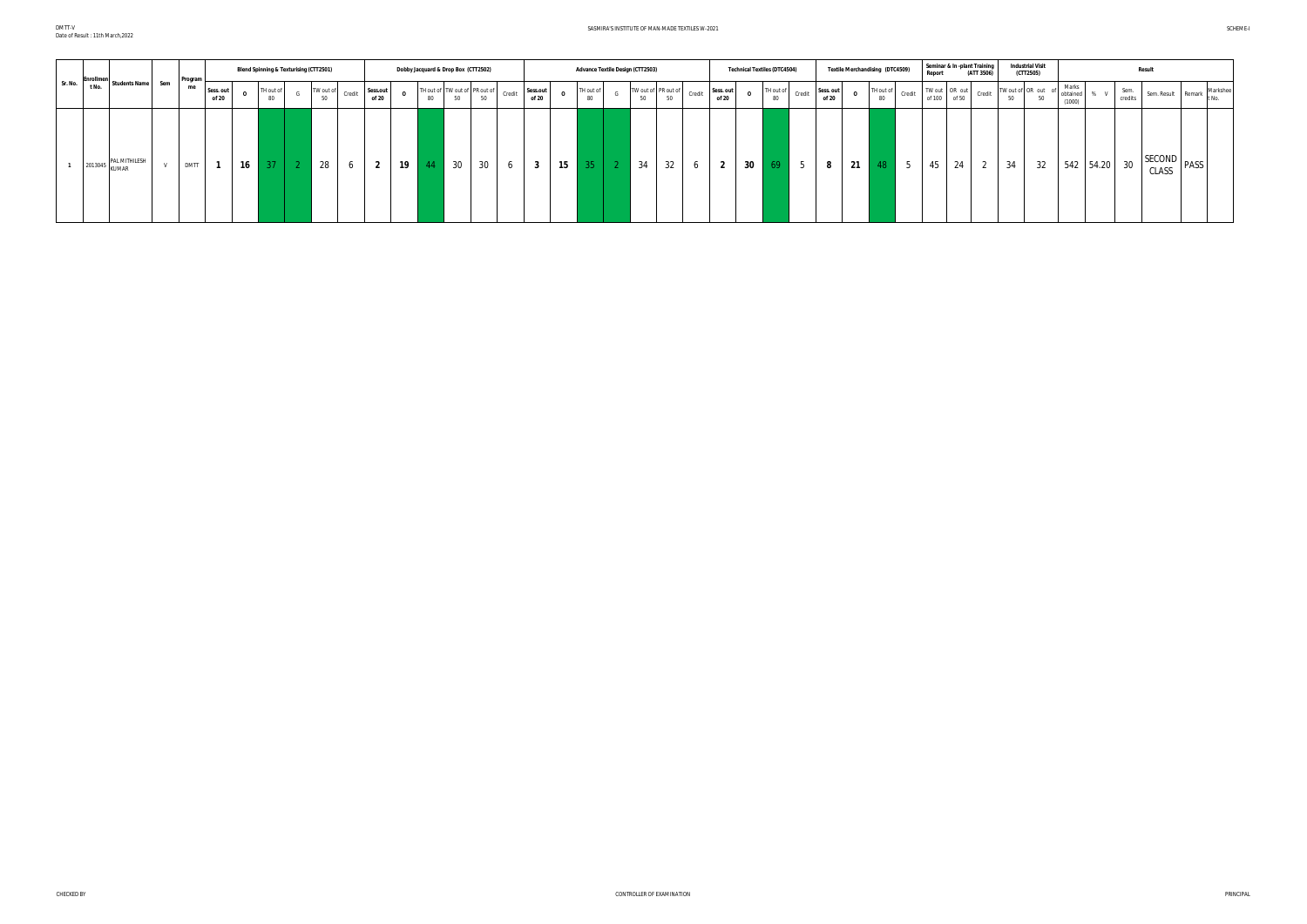# **DMTT-V Result Date: 11th March,2022**

## **SASMIRA'S INSTITUTE OF MAN-MADE TEXTILES ONLINE EXAMINATION W-2021 SCHEME-II**

O= ONLINE MARKS THEORY<br>AB= ABSENT<br>DS=DISALLOW<br>PR=PRACTICAL<br>OR =ORAL<br>OR = ORAL<br>TW= TERM WORK<br>FAIL ATKT= ALLOW TO KEEP TERM

| Sr.            | <b>Enrollment</b> |                               |   |               |                       | <b>Technical Textiles (ATC143501)</b> |                      |                |              |                                 |                      |            |                                                    |                 |                 |                        | Yarn Manufacturing Technology-III (CTT142502) Fabric Manufacturing Technology-III (CTT142503) |                  |                       | Compound Woven Structure -II (CTT142504) |                 |                          | (DTT144505) | <b>Garment Manufacturing</b> | Seminar & In -plant<br><b>Training Report</b><br>(ATT 143506)                         |                | <b>Industrial Visit</b><br>(ATN13507) |       | <b>Elective</b><br>(DTC144508-511) |                |                             |            | <b>Result</b>   |                        |             |                              |
|----------------|-------------------|-------------------------------|---|---------------|-----------------------|---------------------------------------|----------------------|----------------|--------------|---------------------------------|----------------------|------------|----------------------------------------------------|-----------------|-----------------|------------------------|-----------------------------------------------------------------------------------------------|------------------|-----------------------|------------------------------------------|-----------------|--------------------------|-------------|------------------------------|---------------------------------------------------------------------------------------|----------------|---------------------------------------|-------|------------------------------------|----------------|-----------------------------|------------|-----------------|------------------------|-------------|------------------------------|
| No.            | No.               | <b>Students Name</b>          |   | Sem Programme | Sess.<br>out of<br>20 | O out of G+ Credit ut of              | TH <sub></sub><br>80 |                | Sess.o<br>20 |                                 | TH <sub></sub><br>80 | TW  <br>50 | PR<br>0 out of G+ out of out of Credit ut of<br>50 | Sess.o<br>20    | <b>TH</b><br>80 | $\bullet$ out of $G^+$ | TW PR<br>out of out of Credit out of<br>50 50                                                 | Sess.<br>20      | TH.<br>o out of<br>80 | TW I<br>50                               | <b>PR</b><br>50 | Sess. TH<br>20 80        |             |                              | TW OR<br>G+ out of out of Credit out of out of G Credit out of out Credit<br>50 of 50 |                | Grade                                 | of 50 | TW out OR out<br>of 50             | Credit         | Marks<br>obtained<br>(1000) | $%$ V      | Sem.<br>credits |                        |             | Sem. Result Remark Marksheet |
|                | 2014028           | <b>GUPTA DEEPAK RAMESH</b>    | V | <b>DMTT</b>   |                       | $10 \mid 29 \mid 67$                  |                      | 3 <sup>1</sup> |              | 2 19 44                         |                      |            |                                                    |                 |                 |                        | 28 26 6 4 18 42                                                                               |                  |                       |                                          |                 |                          |             |                              | $\vert 25 \vert 31 \vert 6 \vert 9 \vert 29 \vert 3 \vert 5 \vert 32 \vert 25 \vert$  | 2              | $\mathsf{C}$                          | 24    | 28                                 | $\overline{2}$ | 557                         | $55.70$ 30 |                 | SECOND<br>CLASS        | PASS        |                              |
| 2              |                   | 2014029 GUPTA NILESH VIRENDRA | V | <b>DMTT</b>   | 8 <sup>1</sup>        |                                       |                      |                | 5            |                                 | 48                   | 35 20      |                                                    | $6 \mid 3$      | 57              |                        | 28 28 6 7 AB AB                                                                               |                  |                       |                                          | $36 \ 25 \ 0$   | $\vert 9 \vert 35 \vert$ |             |                              | 5   26   32                                                                           | 2              | $\mathsf{C}$                          | 29    | 22                                 | $\overline{2}$ | 485                         | 48.50 24   |                 | <b>FAIL</b>            | <b>ATKT</b> |                              |
|                |                   | 3 2014047 SABAT SUDHAR KANNU  | V | <b>DMTT</b>   | 10                    |                                       | 38                   |                |              | $3 \t 5 \t 29 \t 67$            |                      | $27$ 28    |                                                    | 9<br>6          | 34              |                        | 33 32 6 11                                                                                    |                  | 34                    | $ 31 32 $ 6   14   39                    |                 |                          |             |                              | $5 \mid 28 \mid 35 \mid$                                                              | 2              | B                                     | 32    | 45                                 | $\overline{2}$ | 584                         | $58.40$ 30 |                 | SECOND<br><b>CLASS</b> | <b>PASS</b> |                              |
| $\overline{a}$ | 2017043           | <b>GULAM ZILANI SHAIKH</b>    | V | <b>DMTT</b>   | 12 <sup>1</sup>       | 51                                    |                      |                | $3 \mid 11$  |                                 | 37                   |            | $30 \ 21 \ 6$                                      | 10 <sup>1</sup> | 35              |                        | $25$   21                                                                                     | $6 \mid 10 \mid$ | 43                    | $ 23 20 $ 6   13   80                    |                 |                          |             |                              | 5 DS AB                                                                               | $\overline{0}$ | D                                     | 24    | 22                                 | $\overline{2}$ | 488                         | 48.80      | 28              | <b>FAIL</b>            | <b>ATKT</b> |                              |
| 5              | 2017052           | YADAV VINAY VIVEKCHANDRA      | V | $DMTT$ 12     |                       |                                       | 51                   |                |              | $3 \mid 7 \mid 12 \mid 28 \mid$ |                      | $35$ 23    |                                                    | $0$ 11          | 69              |                        | $26 \mid 29 \mid 6 \mid 9$                                                                    |                  | 59                    | 23 22 6 12 80                            |                 |                          |             |                              | $5 \mid 20 \mid 25 \mid$                                                              | 2              | D                                     | 28    | 22                                 | $\overline{2}$ | 591                         | $59.10$ 24 |                 | <b>FAIL</b>            | <b>ATKT</b> |                              |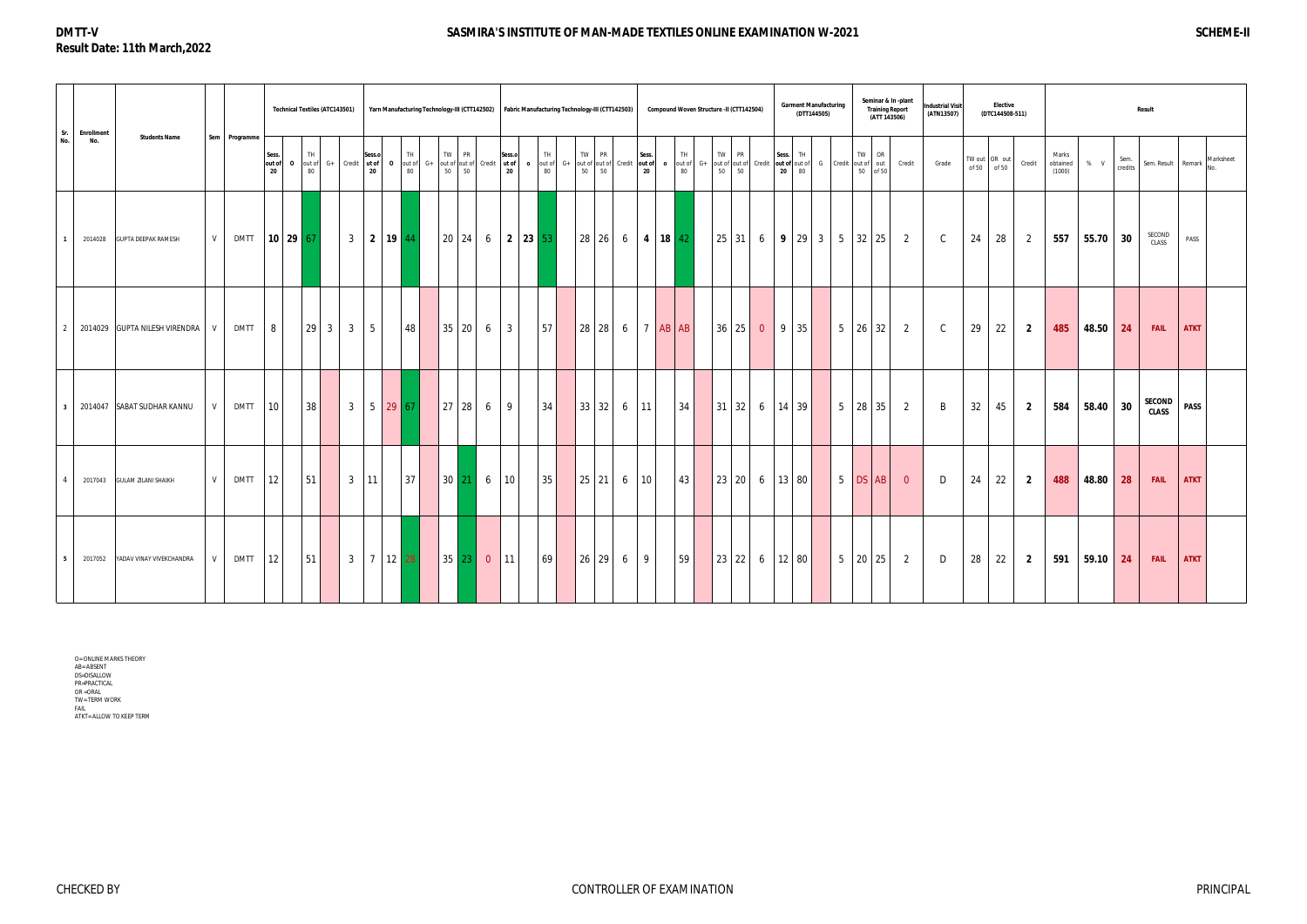# **DMTC-V Result Date:-11th March,2022**

# SASMIRA'S INSTITUTE OF MAN-MADE TEXTILES ONLINE EXAMINATION W-2021 **SCHEME-I** SCHEME-I

|    | Sr.N Enrollme |                                                                  |   |                  |                       | (DTC4504)              | <b>Technical Textiles</b> |                          | <b>Technology of Printing (CTX2501)</b> |                                          |                      |              |                                     |          | <b>Chemical Processing</b><br>Machineries (CTX2502) |                    |                         | <b>Dyeing Technology of Synthetic</b> | <b>Fibres</b> | (CTX2503)                       |          |          |                      | Seminar & In -<br>plant Training<br>Report<br>(ATX 3506) | Industrial Visit<br>(CTX2505)                                                                         |                |                   |              | <b>Textile Merchandising</b><br>(DTC4509) |      |                |                             |       |                 | Result         |             |                  |
|----|---------------|------------------------------------------------------------------|---|------------------|-----------------------|------------------------|---------------------------|--------------------------|-----------------------------------------|------------------------------------------|----------------------|--------------|-------------------------------------|----------|-----------------------------------------------------|--------------------|-------------------------|---------------------------------------|---------------|---------------------------------|----------|----------|----------------------|----------------------------------------------------------|-------------------------------------------------------------------------------------------------------|----------------|-------------------|--------------|-------------------------------------------|------|----------------|-----------------------------|-------|-----------------|----------------|-------------|------------------|
| 0. | nt No         | <b>Students Name</b>                                             | m | Se Program<br>me | Sess.o<br>ut of<br>20 | TH<br>out<br>o f<br>80 | Credit                    | Sess.<br>out<br>of<br>20 | $\mathbf 0$<br>of<br>80                 | TH TW PR<br>out out out Cred<br>of<br>50 | o <sub>f</sub><br>50 |              | Sess. TH<br>out out<br>of<br>$20-1$ | of<br>80 | out<br>$G+$<br><b>of</b><br>50                      | <b>TW</b>          |                         | Sess.<br>Credit   out of   O<br>20    | of<br>80      | TH TW PR<br>$\mathsf{of}$<br>50 | of<br>50 | it of 10 | TW OR<br>$\mathbf 0$ | of<br>50                                                 | TW PR<br>out   out   out   Cred   out   out   Cred   out   out   Cred   out  <br>of<br>of<br>50<br>50 |                | Sess.<br>of<br>20 | $\mathbf{o}$ | TH<br>out<br>of<br>80                     | $G+$ | Cred           | Marks<br>obtained<br>(1000) | % V   | Sem.<br>credits | Sem.<br>Result | Remark      | Marksheet<br>No. |
|    |               | JAISWAL ANUP SUBHASH<br>$\left( \frac{2011120}{CHANDRA} \right)$ | V | DMTC             | $\overline{7}$        | 39                     | 3 <sup>3</sup>            |                          | 3   15   34   DS   AB   0               |                                          |                      |              |                                     | 3   48   |                                                     | $\vert$ DS $\vert$ | $\overline{\mathbf{0}}$ | $\bf{0}$                              |               |                                 |          |          |                      |                                                          | 11   25   DS   AB   0   DS   AB   0   DS   AB   0   AB   22   50                                      |                |                   |              |                                           |      | $\overline{4}$ | 209                         | 20.90 | $\overline{7}$  | FAIL           | <b>ATKT</b> |                  |
|    |               | 2013118 BARANWAL NEHA SHUKHLAL                                   |   | <b>DMTC</b>      | 9                     | AB                     | $\mathbf{0}$              |                          | 5  AB AB 30 20                          |                                          |                      | $\mathbf{0}$ |                                     | 8  AB    |                                                     | 24                 | $\overline{0}$          | 11                                    |               |                                 |          |          |                      |                                                          | AB AB 29 21 0 DS AB 0 25 AB                                                                           | $\overline{0}$ | 9                 |              | $AB$ $AB$                                 |      | $\overline{0}$ | 191                         | 19.10 | $\overline{0}$  | <b>FAIL</b>    | <b>ATKT</b> |                  |
|    |               | 3 2013173 YADAV RAJESH RAMCHHABBILA                              |   | <b>DMTC</b>      | $\mathbf{3}$          | $\overline{7}$         | $\mathbf{0}$              |                          | 7 24 55 27 30 8                         |                                          |                      |              |                                     | 9 10     |                                                     | 20                 | $\overline{0}$          | $\mathbf{3}$                          |               |                                 |          |          |                      |                                                          | $10\,$ 23 21 20 0 DS AB 0 20 AB 0                                                                     |                |                   |              | $7 \mid 22 \mid 50 \mid$                  |      | 4              | 312                         | 31.20 | 12              | FAIL           | <b>ATKT</b> |                  |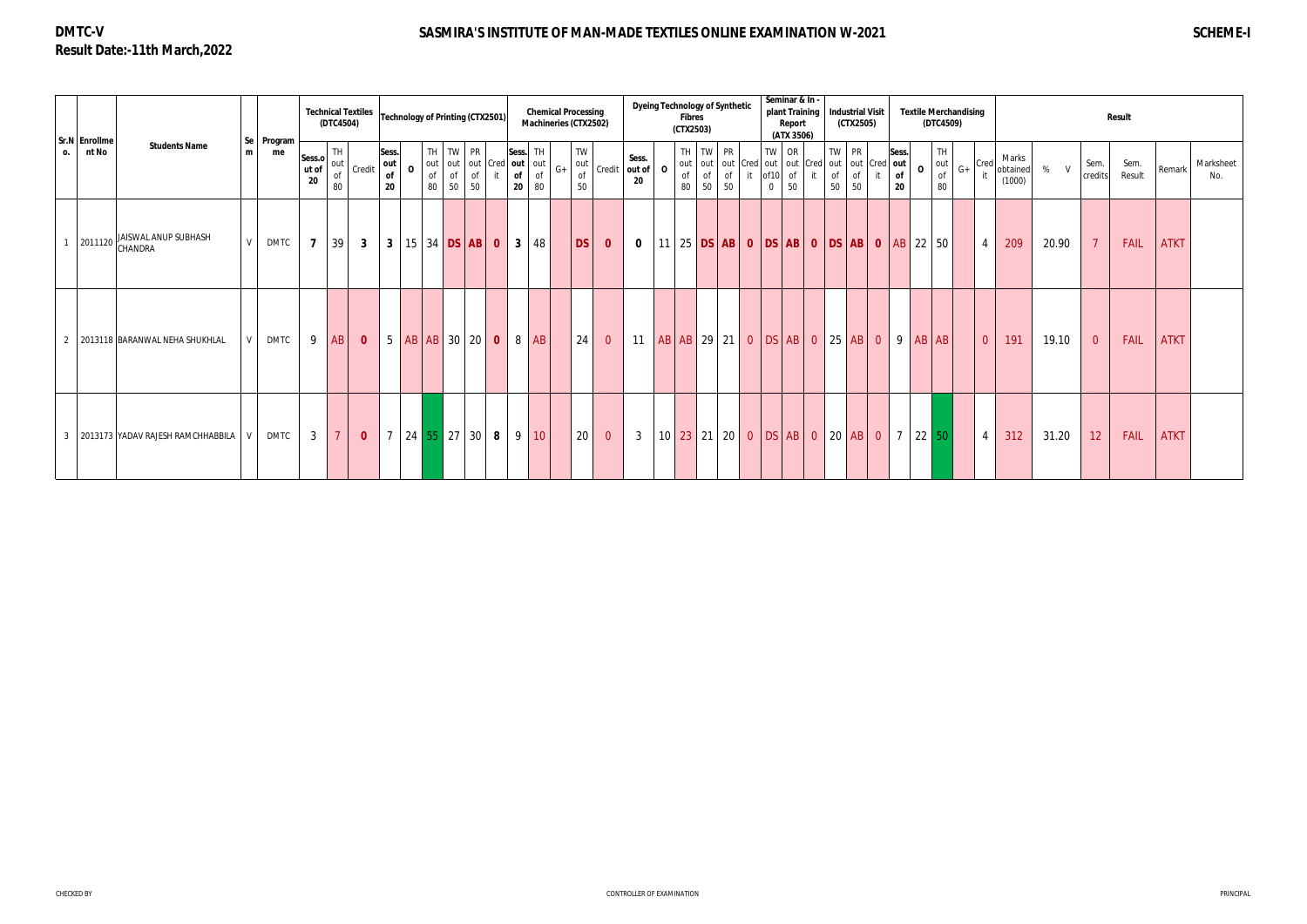# **DMTC-V Result Date:11th March,2022**

# **SASMIRA'S INSTITUTE OF MAN-MADE TEXTILES ONLINE W-2021 EXAMINATION SCHEME-II**

|  |                      |                        |               |                    | <b>Technical Textiles</b><br>(ATC143501) |                         | <b>Dyeing Technology of Synthetics</b>                                 | <b>Fibres (CTX142502)</b> |                         |                  | <b>Technology of Printing-II</b> | (CTX142503) |    |                 |             |          | <b>Technology of Finishing -I</b><br>(CTX142504)                                                                                |                 |        | Environmental<br>Aspects & Safety in<br><b>Textile Processing</b><br>(ATX143505) |                |    | (ATX 143506)                 | Seminar & In-plant<br><b>Training Report</b> | Industrial<br><b>Visit</b><br>(ATN13507) |          | <b>Elective</b>           | (DTC144508-511)         |                             |       |                 | Result                        |                  |
|--|----------------------|------------------------|---------------|--------------------|------------------------------------------|-------------------------|------------------------------------------------------------------------|---------------------------|-------------------------|------------------|----------------------------------|-------------|----|-----------------|-------------|----------|---------------------------------------------------------------------------------------------------------------------------------|-----------------|--------|----------------------------------------------------------------------------------|----------------|----|------------------------------|----------------------------------------------|------------------------------------------|----------|---------------------------|-------------------------|-----------------------------|-------|-----------------|-------------------------------|------------------|
|  | Sr.No. Enrollment No | <b>Students Name</b>   | Sem Programme | Sess. out<br>of 20 | TH out<br>of 80                          | Credit                  | Sess.o TH TW<br>ut of out of out of out of Credit<br>$20\degree$<br>80 | <b>PR</b><br>50<br>50     |                         | Sess.o<br>$20\,$ | TH  <br>80                       | TW PR<br>50 | 50 |                 | Sess.<br>20 | TH<br>80 | TW PR<br>  ut of  out of  out of  out of   Credit  out of  out of  out of  out of   Credit   ut of  out of   Credit<br>50<br>50 |                 | Sess.o | TH .<br>20<br>80                                                                 |                | TW | OR<br>out of out<br>50 of 50 | Credit                                       | Grade                                    | TW<br>50 | OR<br>out of out<br>of 50 | Credit                  | Marks<br>obtained<br>(1000) | %     | Sem.<br>credits | Sem. Result Remark            | Marksheet<br>No. |
|  | 2017143              | SONAWANE ANIRUDH VILAS | <b>DMTC</b>   | 14                 | 38                                       | $\overline{\mathbf{3}}$ | 75<br>12                                                               | 24<br>20                  | $\overline{\mathbf{3}}$ | 12               | 41                               | 27          | 30 | $6\overline{6}$ | 18          | 50       | 20<br>32                                                                                                                        | $6\overline{6}$ |        | 16<br>44                                                                         | 6 <sup>6</sup> | 20 | 32                           | $\overline{\mathbf{3}}$                      | - C -                                    | 30       | 32                        | $\overline{\mathbf{3}}$ | 587                         | 58.70 | 30              | <b>SECOND</b><br><b>CLASS</b> | <b>PASS</b>      |

O= ONLINE MARKS THEORY

AB= ABSENT

DS=DISALLOW PR=PRACTICAL

OR =ORAL

TW= TERM WORK

FAIL

ATKT= ALLOW TO KEEP TERM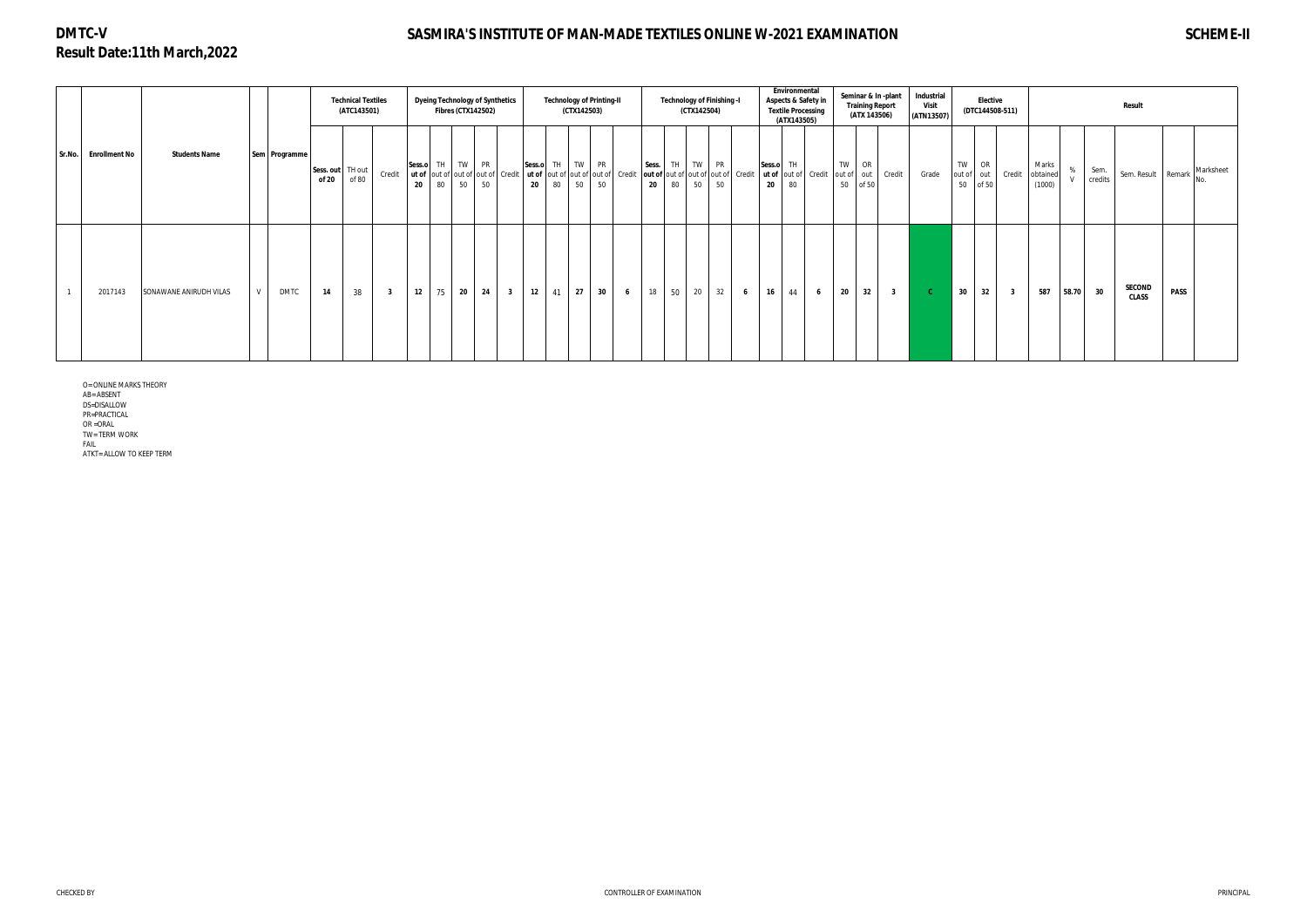| Sr.No.         | <b>Enrollment</b> |                           |     | Programm    |                           | <b>Technical Textiles</b><br>(CTC182501) |                |                                   |                          |                   | Advance Textile Processing (CTX182502) |                 |                               |    | <b>Printing Technology of Synthetic Fibres</b><br>(CTX182503) |    |        | Sustainable Textiles (CTT182504) |    |                                    |                |                               |    | Process & Quality Control in<br><b>Textile Processing (CTT182505)</b>            |                |                 | <b>Textile Industrial</b><br>Visit-V<br>(ATN183506) |    | <b>Textile Processing</b><br><b>Machineries</b><br>(MTC184507) |                         |    | Merchandising<br>Management<br>(MTC184510) |                                       |           |          | <b>RESULT</b>          |                        |                  |
|----------------|-------------------|---------------------------|-----|-------------|---------------------------|------------------------------------------|----------------|-----------------------------------|--------------------------|-------------------|----------------------------------------|-----------------|-------------------------------|----|---------------------------------------------------------------|----|--------|----------------------------------|----|------------------------------------|----------------|-------------------------------|----|----------------------------------------------------------------------------------|----------------|-----------------|-----------------------------------------------------|----|----------------------------------------------------------------|-------------------------|----|--------------------------------------------|---------------------------------------|-----------|----------|------------------------|------------------------|------------------|
|                | No                | <b>Students Name</b>      | Sem | e           | Avg.<br>Sess.out<br>of 20 | TH out<br>of 80                          |                | Avg.<br>Credit Sess.ou<br>t of 20 | TH out   TW out   PR out | of 80 of 50 of 50 |                                        | Credit          | Avg.<br>Sess.<br>out of<br>20 |    | TH out   TW out   PR out<br>of 80 of 50 of 50                 |    | Credit | Avg.<br>out of<br>20             |    | Sess. TH out TW out<br>of 80 of 50 | Credit         | Avg.<br>Sess.<br>out of<br>20 |    | $\left $ TH out $\left $ TW out $\right $ Credit $\left  \right $<br>of 80 of 50 |                |                 | of 25   of 25   of 50   of 25                       |    | TW out PR out TW out OR out                                    | Credit                  |    | TW out OR out<br>Credit<br>of $50$ of $25$ | Total<br>marks<br>obtaine<br>d (1000) | %V        | Sem.     | Sem.<br>credits Result | Remark                 | Marksheet<br>No. |
|                | 2018147           | KADAM HARSH<br>ILANAT     | V   | <b>DMTC</b> | 20                        | 53                                       | 3 <sup>3</sup> | 15                                | 80                       | 24                | 28                                     | $7\overline{ }$ | 14                            | 53 | 28                                                            | 24 | 6      | 18                               | 80 | DS                                 | $\overline{0}$ | 17                            | 51 | DS                                                                               | $\overline{0}$ | 15              | 15                                                  | 22 | 12                                                             | 3 <sup>1</sup>          | 30 | 15<br>3 <sup>3</sup>                       |                                       | 614 61.40 | 22       |                        | FAIL ATKT              |                  |
| $\overline{2}$ | 2018152           | PAREEK ANKIT<br>SHRAWAN   | V   | DMTC        | 20                        | 80                                       | 3 <sup>3</sup> | 20                                | 80                       | 25                | 25                                     | $7\overline{ }$ | 20                            | 80 | 20                                                            | 20 | 6      | 12                               | 80 | DS                                 | $\overline{0}$ | 19                            | 80 | $-20$                                                                            | 6              | 10 <sup>°</sup> | 10                                                  | 20 | 10                                                             | 3 <sup>1</sup>          | 26 | 15<br>3 <sup>1</sup>                       | 692                                   |           | 69.20 28 |                        | FAIL ATKT              |                  |
| $\overline{2}$ | 2018159           | SHAIKH SOHAIB<br>RASHID   | V   | <b>DMTC</b> | 20                        | 80                                       | 3 <sup>3</sup> | AB                                | 80                       | 24                | 27                                     | $7\overline{ }$ | 10                            | 77 | 28                                                            | 25 | 6      | 6                                | 80 | DS                                 | $\overline{0}$ | 11                            | 69 | DS                                                                               | $\overline{0}$ | 12              | 12                                                  | 20 | 10                                                             | $\overline{\mathbf{3}}$ | 24 | 12<br>3 <sup>3</sup>                       | 627                                   |           |          |                        | 62.70 22 FAIL ATKT     |                  |
| $\overline{3}$ | 2018163           | <b>TARE YASH</b><br>RAMAN | V   | <b>DMTC</b> | 20                        | 80                                       | $\overline{3}$ | 20                                | 53                       | 25                | 27                                     | $\overline{7}$  | 20                            | 80 | 26                                                            | 25 | 6      | 20                               | 80 | DS                                 | $\overline{0}$ | 17                            | 80 | DS                                                                               | $\overline{0}$ | 14              | 14                                                  | 24 | 12                                                             | $\overline{\mathbf{3}}$ | 28 | 18<br>$\overline{\mathbf{3}}$              | 683                                   | 68.30     |          |                        | 22 FAIL ATKT           |                  |
|                | 2018168           | <b>WADE RAJ</b><br>PRAMOD | V   | <b>DMTC</b> | 20                        | 80                                       | 3 <sup>3</sup> | 20                                | 50                       | 22                | 27                                     | $\overline{7}$  | 20                            | 80 | 20                                                            | 20 | 6      | 17                               | 80 | DS                                 | $\overline{0}$ | 18                            | 80 | DS                                                                               | $\overline{0}$ | 18              | 16                                                  | 30 | 14                                                             | $\overline{\mathbf{3}}$ | 30 | 14<br>3 <sup>3</sup>                       |                                       |           |          |                        | 676 67.60 22 FAIL ATKT |                  |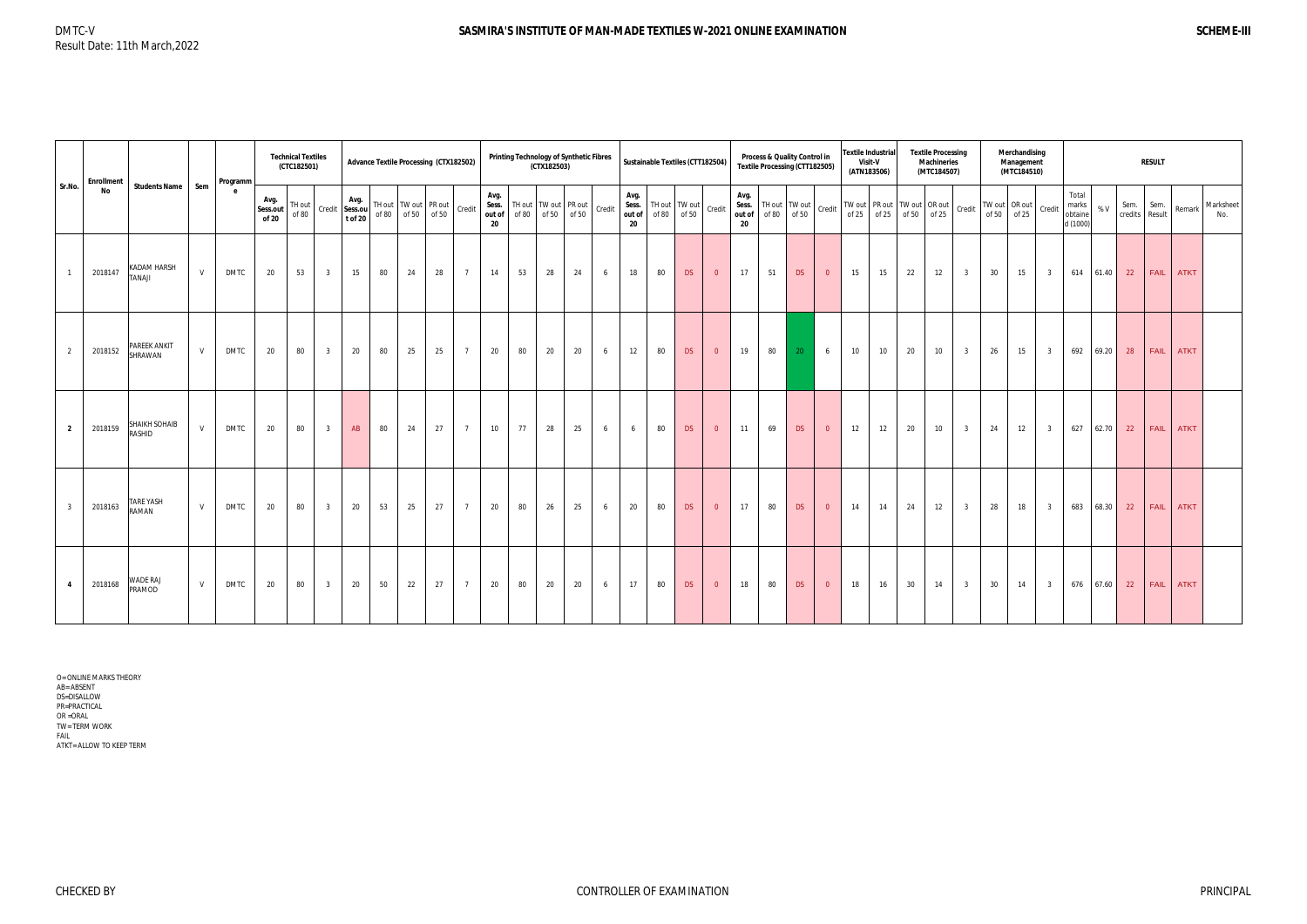DMTT-VI

Date of Result:- 11th March 2022

| Sr.No.       | Enroll. | <b>Students Name</b>                                    | Sem | Program     | <b>Textile Industrial Engineering</b> |              | 3603)                  | (ATC           |                   |              | Principal of Management (MTC5604) |                         |                                                          |                | Modern Methods of Yarn Forming (CTT2601) |    |                |                                                 |                |    | Modern Methods of Fabric Forming (CTT2602) |                | <b>Fashion Technology in Apparels</b> | & Madeups (DTC4609) |                |                                | Project (ATT143606) |                | <b>Industrial Visit</b><br>(CTT2605) |                                               |   |                                      |        | <b>Result</b>           |                |                  |  |
|--------------|---------|---------------------------------------------------------|-----|-------------|---------------------------------------|--------------|------------------------|----------------|-------------------|--------------|-----------------------------------|-------------------------|----------------------------------------------------------|----------------|------------------------------------------|----|----------------|-------------------------------------------------|----------------|----|--------------------------------------------|----------------|---------------------------------------|---------------------|----------------|--------------------------------|---------------------|----------------|--------------------------------------|-----------------------------------------------|---|--------------------------------------|--------|-------------------------|----------------|------------------|--|
|              | No.     |                                                         |     | me          | Sess.out<br>of 20                     | $\mathbf{o}$ | TH out of Credit<br>80 |                | Sess.out<br>of 20 | $\mathbf{o}$ | TH out of $80$                    | Credit                  | Sess.out TH out of TW out of PR out of<br>of 20 80 50 50 |                |                                          |    | Credit         | Sess.out TH out of TW out of PR out of<br>of 20 | 80             | 50 | 50                                         | Credit         | Sess.out TH out of<br>of 20 80        |                     | Credit         | TW out of OR out<br>100 of 100 |                     | Credit         | 50                                   | TW out of $OR$ out of $Corrceil$ credit<br>50 |   | Total<br>marks<br>obtained<br>(1000) | $%$ VI | Sem.<br>Credits<br>(VI) | Sem.<br>Result | Remark Marksheet |  |
| $\mathbf{1}$ |         | <b>PAL MITHILESH</b><br>2013045 KUMAR<br><b>RAMJEET</b> | VI  | <b>DMTT</b> | 12                                    | 12           | 28                     | $\overline{0}$ | 10                | 10           | 23                                | $\overline{\mathbf{0}}$ | 9                                                        | $\overline{0}$ | 33                                       | 22 | $\overline{0}$ | 8                                               | $\overline{3}$ | 30 | 30                                         | $\overline{0}$ | $\overline{1}$                        | AB                  | $\overline{0}$ | 63                             | 60                  | $\overline{4}$ | 32                                   | 31                                            | 2 | 395                                  | 39.50  | $\overline{0}$          | FAIL           | FAIL             |  |

O= Online Theory Marks<br>AB= ABSENT<br>DS= DISALLOWED<br>TH = THEORY<br>PR=PRACTICAL<br>OR=ORAL<br>G=GRACE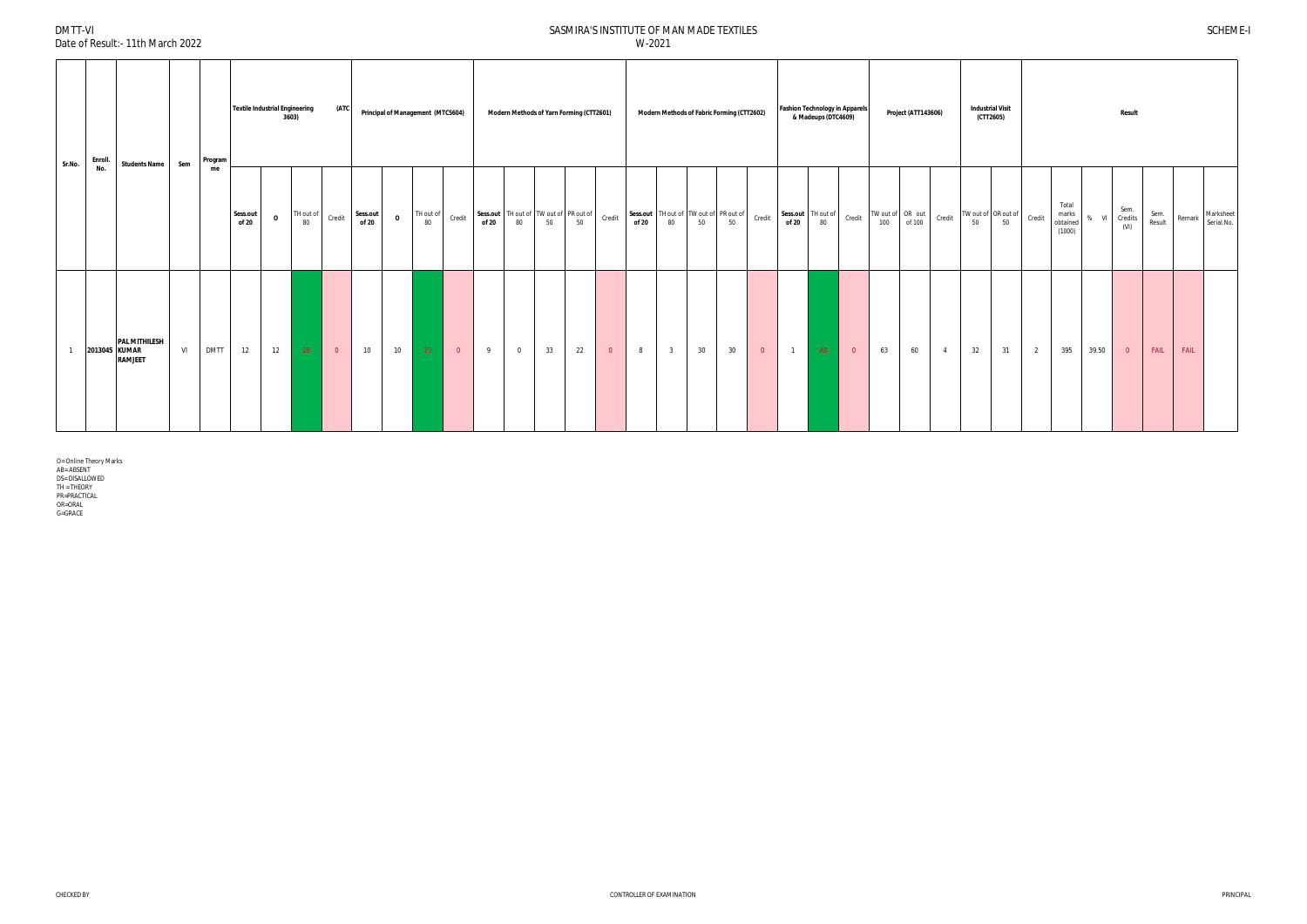# **DMTC-VI Result Date:-11th March,2022**

# **SASMIRA'S INSTITUTE OF MAN-MADE TEXTILES ONLINE EXAMINATION W-2021**

# **SCHEME-I**

O= Online Theory Marks AB= ABSENT DS= DISALLOWED TH = THEORY PR=PRACTICAL OR=ORAL G=GRACE

| Sr.<br>No. Enrol. No | <b>Students Name</b>                | <b>Sem</b> | Progra<br>mme |                        | Textile Industrial Engineering  <br>Principal of Management (MTC5604) <br>(ATC3603) |             |                      |             |          |           |                |                |    | <b>Advance Textile Processing</b><br>(CTX2602)                                                                                              |    |   | Technology of Finishing (CTX2601)                      |                |    |    |   |             | <b>Garment Processing</b><br>Technology (DTC4607) |                                                                                              |                  | <b>Industrial Visit</b><br>(CTX2605) |                | Project |                                                                         | (ATX3606)      |                                    |       |                         | Result      |        |                         |
|----------------------|-------------------------------------|------------|---------------|------------------------|-------------------------------------------------------------------------------------|-------------|----------------------|-------------|----------|-----------|----------------|----------------|----|---------------------------------------------------------------------------------------------------------------------------------------------|----|---|--------------------------------------------------------|----------------|----|----|---|-------------|---------------------------------------------------|----------------------------------------------------------------------------------------------|------------------|--------------------------------------|----------------|---------|-------------------------------------------------------------------------|----------------|------------------------------------|-------|-------------------------|-------------|--------|-------------------------|
|                      |                                     |            |               | Sess.<br>out of<br>-20 | $\mathbf{o}$                                                                        | TH<br>80    | out of Credit out of | Sess.<br>20 |          | TH.<br>80 |                | Sess. TH<br>20 | 80 | TW PR<br><b>0</b> $\vert$ out of $\vert$ G+ $\vert$ Credit $\vert$ out of $\vert$ out of $\vert$ out of $\vert$ Credit $\vert$ out of<br>50 | 50 |   | Sess.<br>20                                            | TH TW PR<br>80 | 50 | 50 |   | Sess.<br>20 | TH<br>80                                          | 0   out of   out of   out of   Credit   out of   0   out of   Credit   out of   out   Credit | TW  <br>50 of 50 | OR                                   |                |         | $\begin{array}{c c}\nTW out & OR & out \\ of 100 & of 100\n\end{array}$ |                | Marks<br>Credit obtained<br>(1000) | % VI  | Sem.<br>Credits<br>(VI) | Sem. Result | Remark | Marksheet<br>Serial No. |
|                      | 1 2012131 GAUDA SANATAN UDAY        |            | VI DMTC       | $5\overline{)}$        |                                                                                     | $9 \mid 21$ | $\overline{0}$       |             | 7 10 23  |           | $\overline{0}$ | $\overline{4}$ | 64 | $32 \mid 22 \mid$                                                                                                                           |    | 8 | 5 <sup>5</sup>                                         | 72   29   23   |    |    | 6 | 8           | 53                                                | $\overline{4}$                                                                               | 20               | 27                                   | $\overline{2}$ | 50      | 40                                                                      | $\overline{4}$ | 500                                | 50.00 | 24                      | FAIL        | FAIL   |                         |
|                      | 2 2013173 YADAV RAJESH RAMCHHABBILA |            | VI DMTC       | $\overline{7}$         | 8 <sup>1</sup>                                                                      |             | $18$ 0               |             | 10 15 34 |           | $\overline{4}$ |                |    | 10 19 25 23                                                                                                                                 |    |   | 0   11   22   50   39   27   6   13   18   41   4   22 |                |    |    |   |             |                                                   |                                                                                              |                  | 20 <sup>1</sup>                      | $\overline{2}$ | 59      | 44                                                                      | $\overline{4}$ | 465                                | 46.50 | 20                      | FAIL        | FAIL   |                         |